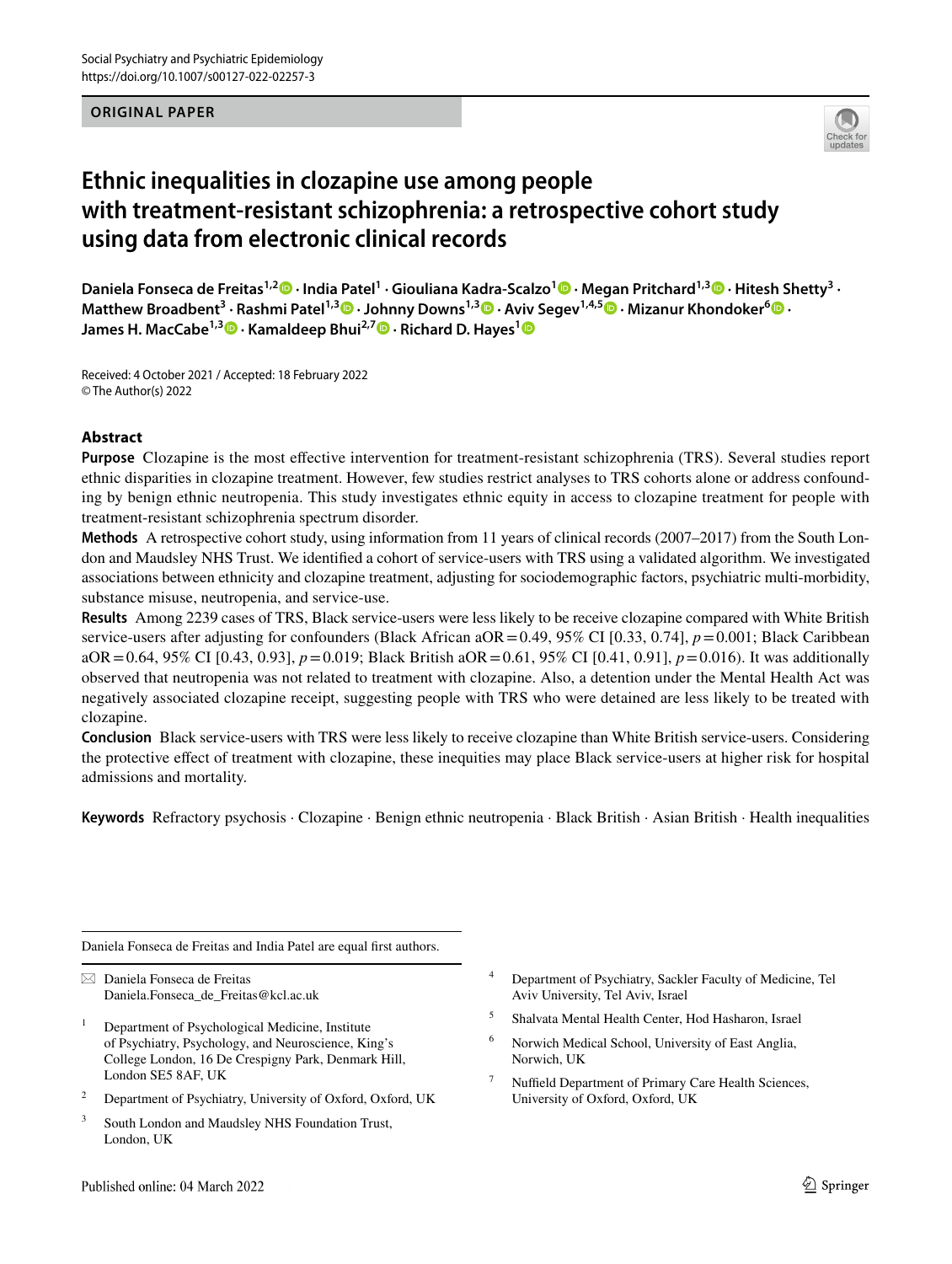# **Background**

Studies show ethnic inequalities in healthcare. For instance, ethnic minorities received poorer analgesic care [[1](#page-12-0)] and reported worse experiences in maternal and in cancer care [[2,](#page-12-1) [3](#page-12-2)]. Among people with a common mental disorder, compared to White British people, ethnic minorities are less likely to receive efective treatment [[4](#page-12-3)], less likely to be referred to secondary care by their general practitioner (GP), and more likely to be referred to inpatient or emergence services [\[5\]](#page-12-4). A similar pattern in the pathway to care in psychosis is observed, with some ethnic minority groups having lower GP involvement and more compulsory admission [[6](#page-12-5)]. Moreover, Black people are less likely to receive psychotherapies (cognitive behaviour/ family therapy), and are more likely to receive a longacting injectable antipsychotic [[7](#page-12-6), [8\]](#page-13-0).

Treatment-resistant schizophrenia (TRS) is defned as a failure to respond to two trials of antipsychotics with an adequate dose [[9](#page-13-1)] and afects up to a third of people living with schizophrenia [[10](#page-13-2)]. Clozapine is the recommended antipsychotic for TRS [[11\]](#page-13-3), producing superior outcomes than other antipsychotics in symptom response, user satisfaction [[12](#page-13-4), [13](#page-13-5)], hospitalisation [[14](#page-13-6), [15](#page-13-7)], and mortality [[16](#page-13-8), [17](#page-13-9)]. Some studies, including a systematic review, show that Black people are less likely to receive this drug [[7,](#page-12-6) [16](#page-13-8), [18](#page-13-10)–[25](#page-13-11)]. However, not all studies report ethnic diferences in clozapine prescription [[26](#page-13-12), [27](#page-13-13)], and mixed fndings are observed even in studies conducted in the same region, such as London  $[16, 21, 26, 27]$  $[16, 21, 26, 27]$  $[16, 21, 26, 27]$  $[16, 21, 26, 27]$  $[16, 21, 26, 27]$  $[16, 21, 26, 27]$  $[16, 21, 26, 27]$ .

Clinicians and minority ethnic service-users may resist clozapine treatment because of benign ethnic neutropenia (BEN). This is a condition of low baseline level of white cells that is more common in people of African, Arabian, and Mediterranean background [[28,](#page-13-15) [29\]](#page-13-16). Clozapine-induced lowering of white cells (agranulocytosis) and related death is extremely rare [[30](#page-13-17)], and the presence of BEN does not necessarily prevent the treatment with clozapine [[28](#page-13-15)]. However, clozapine can only be prescribed after haematological consultation to assess neutropenia and a white cell count monitoring protocol. The presence of BEN could act as a barrier to clozapine treatment in Black people, but this has not been empirically tested. Other limitations of previous studies include the lack of a cohort of people with TRS (with the risk of confounding by indication) [[23,](#page-13-18) [26\]](#page-13-12), or cohorts of only inpatients or outpatients (restricting the generalisability of fndings) [[21,](#page-13-14) [26\]](#page-13-12).

This study addresses these limitations by investigating ethnic disparities in the prescription of clozapine in a cohort of people with TRS, while adjusting for several potential confounders, including sociodemographic information, psychiatric multi-morbidity, substance misuse, service-use, and neutropenia. Our hypothesis is that ethnic minority services-users, specially Black people, are less likely to be treated with clozapine than their White British counterparts.

# **Methods**

#### **Setting and data sources**

In this retrospective cohort study, we used data from the electronic health records (EHRs) of the South London and Maudsley (SLaM) National Health Service (NHS) Foundation Trust. SLaM's catchment area comprises four London boroughs (Southwark, Lewisham, Lambeth, and Croydon), with a population of 1.3 M (2018 estimates). Access to the information to SLaM's clinical records is made via the Clinical Record Interactive Search system (CRIS) established in 2007–2008 [[31](#page-13-19), [32\]](#page-13-20). At the time of writing, CRIS enabled access to the de-identifed information, in the free-text and structured felds, of over 400,000 service-users. Multiple Natural Language Processing (NLP) applications are used to retrieve information on the free-text felds [\[31](#page-13-19)[–34](#page-13-21)]. These applications outperform simple keyword searches, by identifying conditions of interest while distinguishing them from situations where related words are mentioned but are not the condition of interest [\[32](#page-13-20), [34](#page-13-21)].

Moreover, CRIS provides several data linkages to national registries, including the Zaponex Treatment Access System (ZTAS) [[16](#page-13-8)]. The ZTAS registry is the monitoring system for clozapine treatment used at SLaM (due to an exclusive license for the use of Zaponex). The monitoring system aims to prevent negative outcomes of clozapine-induced agranulocytosis and record-related relevant conditions, such as BEN. At the time of project conception, CRIS had a linkage enabling access to ZTAS data up to 31/03/2016.

CRIS was established under a robust data protection and governance framework and received approval from the Oxford C Research Ethics Committee (18/SC/0372) to be used as a de-identifed dataset for secondary data analysis [[31,](#page-13-19) [32\]](#page-13-20). This project was approved by the service user-led CRIS oversight committee.

#### **Sample inclusion criteria**

The sample comprises SLaM service-users who met the following inclusion criteria: (1) had a primary diagnosis of a schizophrenia spectrum disorder (ICD-10: F20–F29), (2) were taking antipsychotics between 1 January 2007 and 31 December 2017, (3) lived in the SLaM catchment or were homeless, (4) were 18 years or older at the time of that first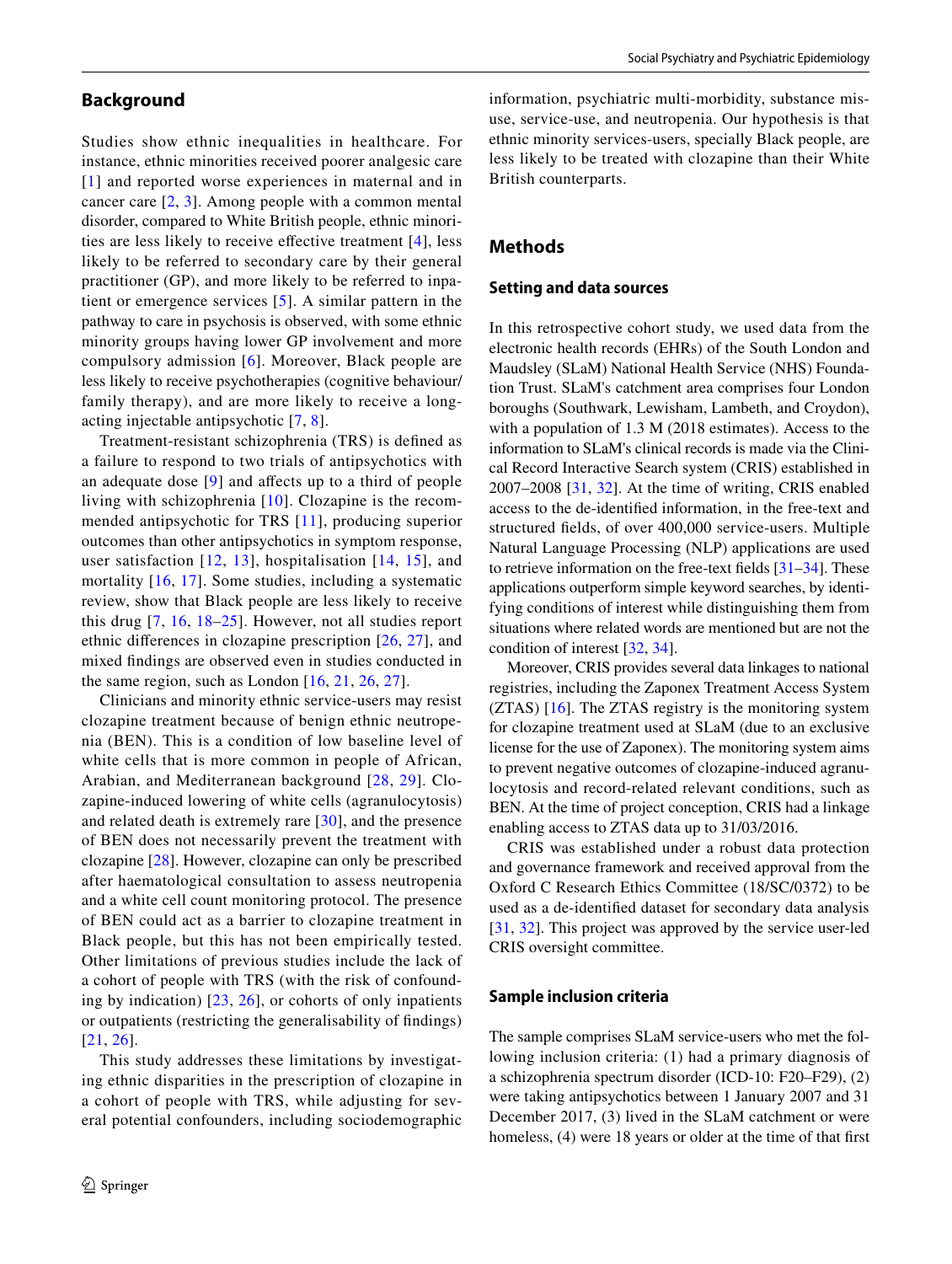antipsychotic after 2007, and (5) met a proxy defnition for treatment resistance, via a validated algorithm.

# **Ascertainment of treatment resistance**

TRS was identifed in an automated way, via the development and validation of several algorithms against a goldstandard, manually coded, dataset of TRS cases in a previous study  $[35]$  $[35]$ . In line with recommendations  $[9, 11]$  $[9, 11]$  $[9, 11]$ , the coding rules for the ascertainment of TRS for the gold-standard dataset were evidence of (1) failure to respond to two 6-week trials of diferent antipsychotics or (2) clozapine prescription. Failure of response was assumed when the switch of the antipsychotic was not a result of non-adherence or adverse side-efects.

The algorithms developed to identify TRS in a large dataset were based on an automatic coding of trials of antipsychotic treatment and episodes of hospitalisation [[11,](#page-13-3) [16](#page-13-8)]. An antipsychotic trial was defned by evidence of at least two prescriptions of the same antipsychotic, at least 6 weeks apart. To ensure that we did not exclude polypharmacy, which could be a switch from one antipsychotic to another, the frst prescription of a new antipsychotic could take place at any point after the prescription of the previous and not only 6 weeks after. We selected the algorithm which performed best based on its precision (i.e., positive predictive value) and recall (i.e., sensitivity). More information on the algorithms is presented in the Supplementary Material Table S1. With the selected algorithm, the proxy defnition for TRS was evidence of six trials of diferent antipsychotic drugs, clozapine prescription, or ZTAS registration. This algorithm provided good precision (84%) and recall (73%) against the gold-standard dataset. TRS date was assigned to the earliest occurrence of any of the three criteria for TRS.

#### **Measures**

Clozapine prescription between 1 January 2007 and 31 December 2017 (the study's outcome), as well as information regarding the antipsychotic treatments used in the TRS algorithms, was retrieved using NLP applications [[32,](#page-13-20) [33](#page-13-23)]. The applications identifed antipsychotics by their generic and brand names. To increase reliability, antipsychotics had to be accompanied by dosage, but no minimum dose was established.

Ethnicity was based on the 16 ethnic categories used by the NHS, which were aggregated into eight categories due to small sample sizes. These were: (1) White British; (2) Other White [Irish and Other White background]; (3) Black African [Black African and White and Black African]; (4) Black Caribbean [Black Caribbean and White and Black Caribbean]; (5) Black British or Other Black background; (6) South Asian [Bangladeshi, Indian and Pakistani]; (7) Asian British or Other Asian [Chinese, White and Asian, and Other Asian background]; and (8) Other Ethnicity [Other Mixed background and any Other ethnicity].

Potential confounders included sociodemographic information, psychiatric diagnoses, substance misuse, other clinical and functional status factors, evidence of neutropenia (including benign ethnic neutropenia), and information regarding service-use. Sociodemographic confounders included gender, age at the date of TRS, homelessness ever before TRS, and neighbourhood deprivation. The latter was the index of multiple deprivation of the English Indices of Deprivation [[36\]](#page-13-24) assigned to the service-user's address at TRS date.

Psychiatric diagnoses included the schizophrenia spectrum diagnosis and psychiatric comorbidities. Considering the possibility of multiple diagnoses within the schizophrenia spectrum being mentioned in clinical records at TRS date, the diagnoses were categorised according to the highest hierarchy: schizoaffective disorder (F25), schizophrenia (F20) or other diagnoses (F21–F24, F28–F29). Psychiatric comorbidities reported at any time before the TRS date comprised: (1) developmental disorders [development disorder, including autism (F80–F84), intellectual disability (F70–F79) or attention (F90)]; (2) anxiety-related disorders [anxiety (F40–F41), obsessive–compulsive (F42–F43), and post-traumatic stress (F43.1)], (3) bipolar (F30–F31, F34), (4) depression or other mood disorders excluding bipolar (F32–F39), and (5) personality disorder (F60–F61).

Evidence of substance misuse comprised having ever been diagnosed with any substance use-related disorder (F10–F14, F16, F18–F19) and previous use of cannabis. Cannabis use was identified using an NLP application [[33,](#page-13-23) [37](#page-13-25)]. Other clinical, social, and functional factors were assessed using the 12 items of the Health of the Nation Outcomes Scales (HoNOS) [\[38](#page-13-26)]. Information was retrieved from the closest HoNOS to TRS date, but within one year before. The ratings were collapsed from fve categories into 0 (not a problem) and 1 (a problem of any severity).

Given that a proportion of patients with neutropenia will be classifed as having benign ethnic neutropenia (BEN), in this study, patients with BEN were included together with other patients who had evidence of neutropenia. Neutropenia was assumed when there were low neutrophil counts  $(<2.2 \times 10^9$ /L) in SLaM or ZTAS records, on two separate occasions at least 1 month apart. Information regarding BEN was retrieved from ZTAS sociodemographic information; thus, data on BEN were only available for service-users with records on ZTAS. No evidence of BEN or neutropenia, or no information on neutrophil counts, was coded as lack of evidence of neutropenia. Information on evidence of neutropenia was retrieved up to the point of clozapine prescription or the end of the observation window.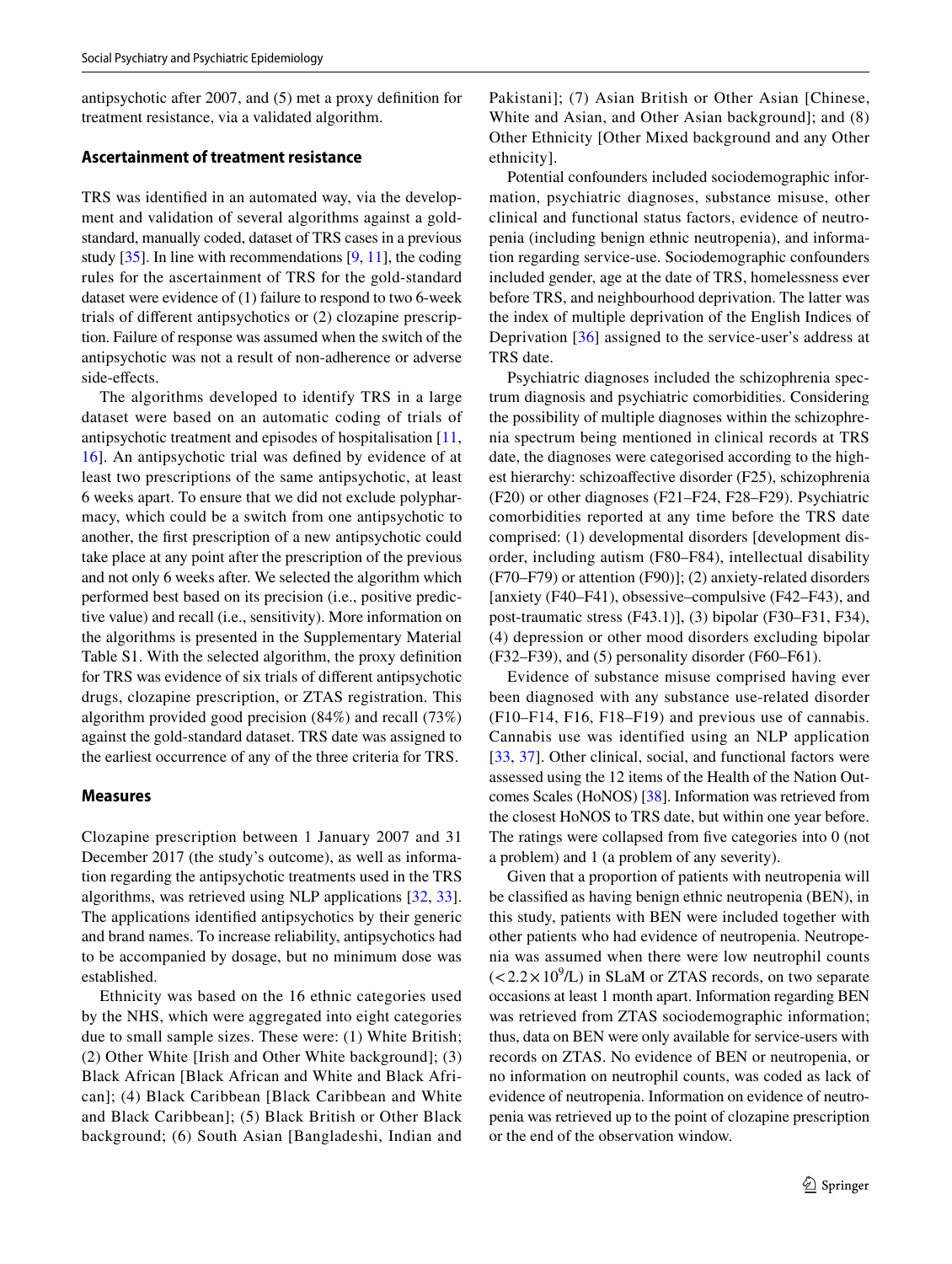Service-use measures comprised: number of days of hospitalisation within the 3 months prior to TRS date; number of days on which service-users had face-to-face contacts with outpatient teams in the 3 months prior to the TRS date; and if the service-users were detained to receive care under the Mental Health Act 1983 [\[39\]](#page-13-27) at any time before TRS. We included civil involuntary hospitalisation under Part 2 of the Act, detention under police use of power, and forensic detentions under Part 3 of the Act.

#### **Statistical analysis**

Descriptive information and the relationships between ethnicity and the covariates are presented along with chisquared analyses or analyses of variance (ANOVAs). Logistic regression analyses were performed to investigate the association between ethnicity and clozapine prescription, controlling for each category of possible confounders. A fully adjusted model is presented, considering the number of covariates. Statistical analyses were conducted using STATA 15 [[40](#page-13-28)].

# **Results**

#### **Participants**

The sample comprises 2239 people meeting the inclusion criteria for TRS. Only 0.3% of participants were excluded because of missing ethnicity data. Service-users' age was 18–90 years ( $M = 40.9$ , SD = 12.6) and 64% were men. Ethnic composition was: 32% were White British; 18% were Black Caribbean; 17% were Black British; 16% were Black African; 7% were from Other White background; 4% were Asian British, and 3% were South Asian (Table [1\)](#page-4-0). The proportion of people across the various ethnic groups in the algorithm based TRS sample was similar to one observed in the manually coded TRS cohort.

# **Sociodemographic and clinical characteristics of the TRS cohort by ethnicity**

We observed significant ethnic differences in the sociodemographic and clinical characteristics of people with TRS (Table [2](#page-7-0)). To mention a few, Black African and Black British people were aged between 36 and 37, whereas the mean age for Black Caribbean, White and Asian people was higher (41–43 years). Homelessness was more common in the Other White (16%) and Black African (13%) people.

White British people were more frequently diagnosed with comorbid mood (excluding bipolar) and personality disorders (18% and 17%, respectively). A substance use disorder was less frequent in South Asian people  $(<5\%)$ .

Cannabis use was less common in White British (55%) and South Asian people (41%) and more common in the Black Caribbean (70%) and Black British people (76%). According to HoNOS ratings, hallucinations were less common in Black Caribbean people (76%), and depressed mood was more common in Other ethnicity (75%).

As expected, there were major diferences in the proportion of people with evidence of neutropenia (including BEN), with the highest levels among Black African (15%), Black British (12%), Black Caribbean people (7%) and lower in the White British (2%). Analyses revealed a 3 to 8 fold higher relative odds for neutropenia among these ethnic groups, compared with the White British: ORBlack African = 8.45, 95% CI [4.69, 15.20], *p* < 0.001; ORBlack British = 6.64, 95% CI [3.65, 12.07], *p* < 0.001, ORBlack Caribbean=3.76, 95% CI [1.99, 7.10], *p*<0.001. The relative risk was not meaningfully calculated for other ethnic groups due to the small number of people with neutropenia (Table [2\)](#page-7-0).

An episode of involuntary hospitalisation under the MHA Part 2 was more frequent among Black African (66%) and Black British (59%), than White British people (38%). Police detention was more common among Black African (26%) and less frequent in White British people (11%).

#### **Ethnicity and clozapine treatment**

In this cohort of people with TRS, 75% of the Black African people, 89% of the South Asian and 87% of White British people received clozapine (Table [1](#page-4-0)). Results from the logistic regression analyses (Table [3\)](#page-10-0) show that when compared to the White British people (reference), Black African people were half as likely to receive clozapine (aOR=0.49, 95% CI [0.33, 0.74], *p*=0.001). Black Caribbean and Black British or Other Black people also less likely to receive clozapine (a $OR<sub>Black Caribbean</sub>=0.64, 95\%$  CI [0.43, 0.93],  $p = 0.019$ ; aOR<sub>Black British/Black Other</sub> $= 0.61$ , 95% CI  $[0.41, 0.91]$ ,  $p = 0.016$ ). These results were adjusted for sociodemographics, psychiatric diagnoses, substance misuse, evidence of neutropenia, and type and frequency of service-use. No signifcant diferences were observed for other ethnicities (Other White background or Asian background and any Other ethnicity). In the models adjusting only for the HoNOS items regarding symptoms and impairment, which due to substantial missing data were not included in the fully adjusted model, there were lower rates of clozapine treatment among Black African and Black Caribbean people. Sensitivity analyses, restricting the cohort to people who met the proxy criteria for TRS before the end date of the CRIS data linkage with ZTAS (31/03/2016), revealed similar fndings to the fully adjusted model with the all cohort (results on Supplementary Material, Table S2).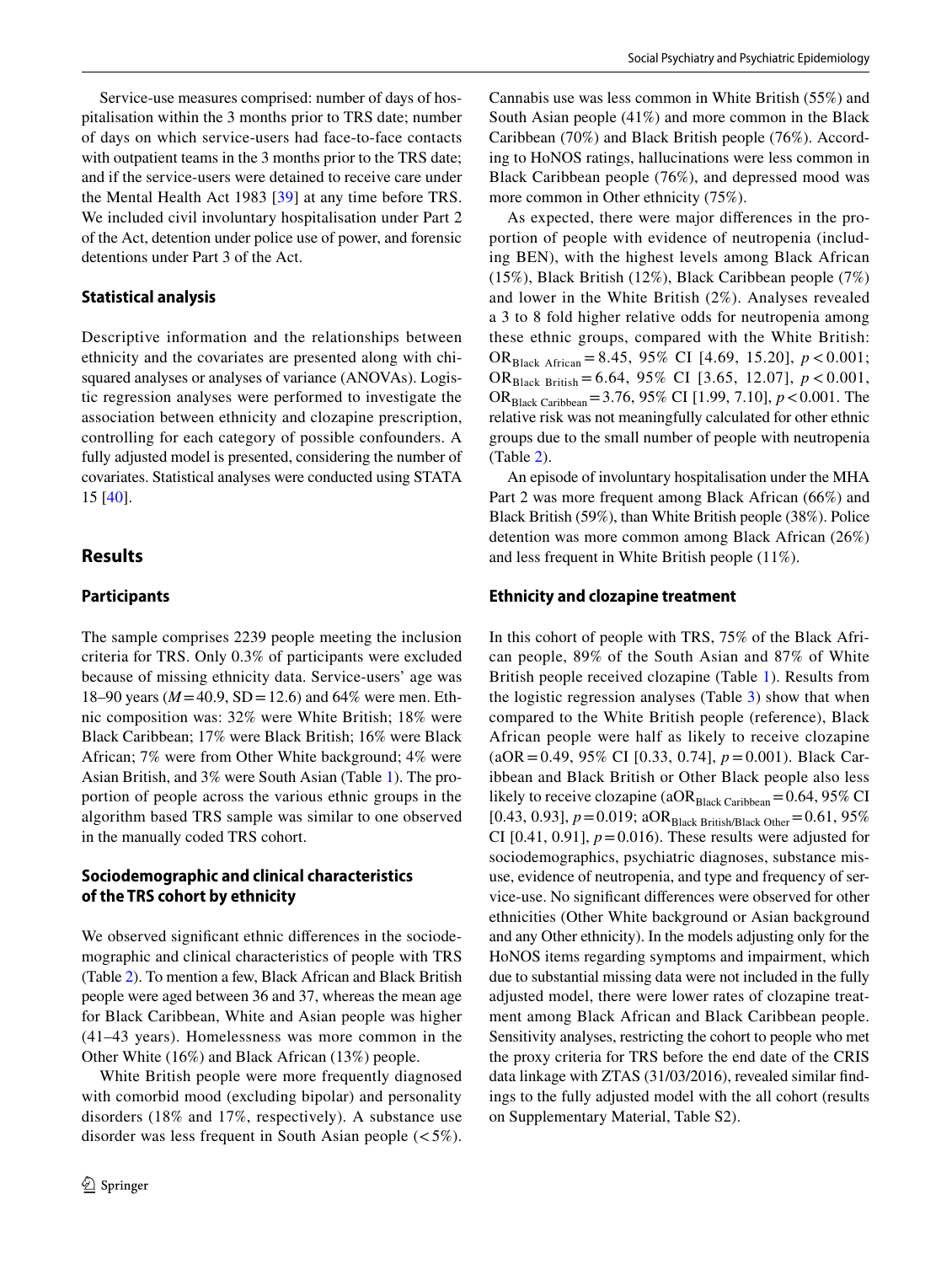# <span id="page-4-0"></span>**Table 1** Demographic and clinical characteristics of people with treatment-resistant schizophrenia

| Sample characteristics                                                               | total sample) | Total: $n$ (% of Prescribed clozapine:<br>$n$ (% per character-<br>istic) |
|--------------------------------------------------------------------------------------|---------------|---------------------------------------------------------------------------|
| Total                                                                                | 2239 (100)    | 1837 (82.1)                                                               |
| Ethnicity                                                                            |               |                                                                           |
| White British                                                                        | 719 (32.1)    | 628 (87.3)                                                                |
| <b>Black Caribbean</b>                                                               | 391 (17.5)    | 303 (77.5)                                                                |
| Black British/other Black background                                                 | 371 (16.6)    | 296 (79.8)                                                                |
| <b>Black African</b>                                                                 | 354 (15.8)    | 267 (75.4)                                                                |
| Other White background                                                               | 150(6.7)      | 128 (85.3)                                                                |
| Other ethnic background                                                              | 109(4.9)      | 92 (84.4)                                                                 |
| Asian British/other Asian background                                                 | 84 (3.8)      | 69(82.1)                                                                  |
| South Asian                                                                          | 61(2.7)       | 54 (88.5)                                                                 |
| Sociodemographic factors                                                             |               |                                                                           |
| Gender                                                                               |               |                                                                           |
| Men                                                                                  | 1438 (64.2)   | 1221 (84.9)                                                               |
| Women                                                                                | 801 (35.8)    | 616 (76.9)                                                                |
| Age: $M(SD)$                                                                         | 40.9(16.6)    | 40.2(12.3)                                                                |
| Ever homeless before TRS date                                                        | 214(9.6)      | 130(60.8)                                                                 |
| Neighbourhood deprivation score $(6.7\% \text{ missing})^{\text{a}}$ : <i>M</i> (SD) | 31.6(9.2)     | 31.5(9.3)                                                                 |
| Primary diagnosis                                                                    |               |                                                                           |
| Schizophrenia                                                                        | 1611 (72.0)   | 1350 (83.8)                                                               |
| Schizoaffective disorder                                                             | 412 (18.4)    | 300 (72.8)                                                                |
| Other prolonged psychosis                                                            | 216(9.7)      | 187 (86.6)                                                                |
| Psychiatric comorbidities                                                            |               |                                                                           |
| Developmental disorder                                                               |               |                                                                           |
| No                                                                                   | 2083 (93.0)   | 1771 (82.1)                                                               |
| Yes                                                                                  | 156(6.8)      | 126(80.8)                                                                 |
| Anxiety-related disorder                                                             |               |                                                                           |
| No                                                                                   | 2124 (94.9)   | 1752 (82.5)                                                               |
| Yes                                                                                  | 115(5.1)      | 85 (73.9)                                                                 |
| Bipolar disorder                                                                     |               |                                                                           |
| N <sub>0</sub>                                                                       | 1891 (84.5)   | 1612(85.3)                                                                |
| Yes                                                                                  | 348 (15.5)    | 225(64.7)                                                                 |
| Depression or other mood disorder (excluding bipolar)                                |               |                                                                           |
| No                                                                                   | 1889 (84.4)   | 1568(83.0)                                                                |
| Yes                                                                                  | 350 (15.6)    | 269 (76.9)                                                                |
| Personality disorder                                                                 |               |                                                                           |
| No                                                                                   | 1961 (87.6)   | 1631 (83.2)                                                               |
| Yes                                                                                  | 278 (12.4)    | 206(74.1)                                                                 |
| Substance misuse                                                                     |               |                                                                           |
| Any substance use-related disorder                                                   |               |                                                                           |
| No                                                                                   | 1954 (87.3)   | 1639 (83.9)                                                               |
| Yes                                                                                  | 285 (12.7)    | 198 (69.5)                                                                |
| Evidence of cannabis use before TRS date                                             |               |                                                                           |
| No                                                                                   | 846 (37.8)    | 751 (88.8)                                                                |
| Yes                                                                                  | 1393 (62.2)   | 1086 (78.0)                                                               |
| The Health of the Nation Outcome Scale (HoNOS)                                       |               |                                                                           |
| Behaviour and symptoms                                                               |               |                                                                           |
| Overactive, aggressive behaviour (26.80% missing)                                    |               |                                                                           |
| Not a problem                                                                        | 749 (45.7)    | 612 (81.7)                                                                |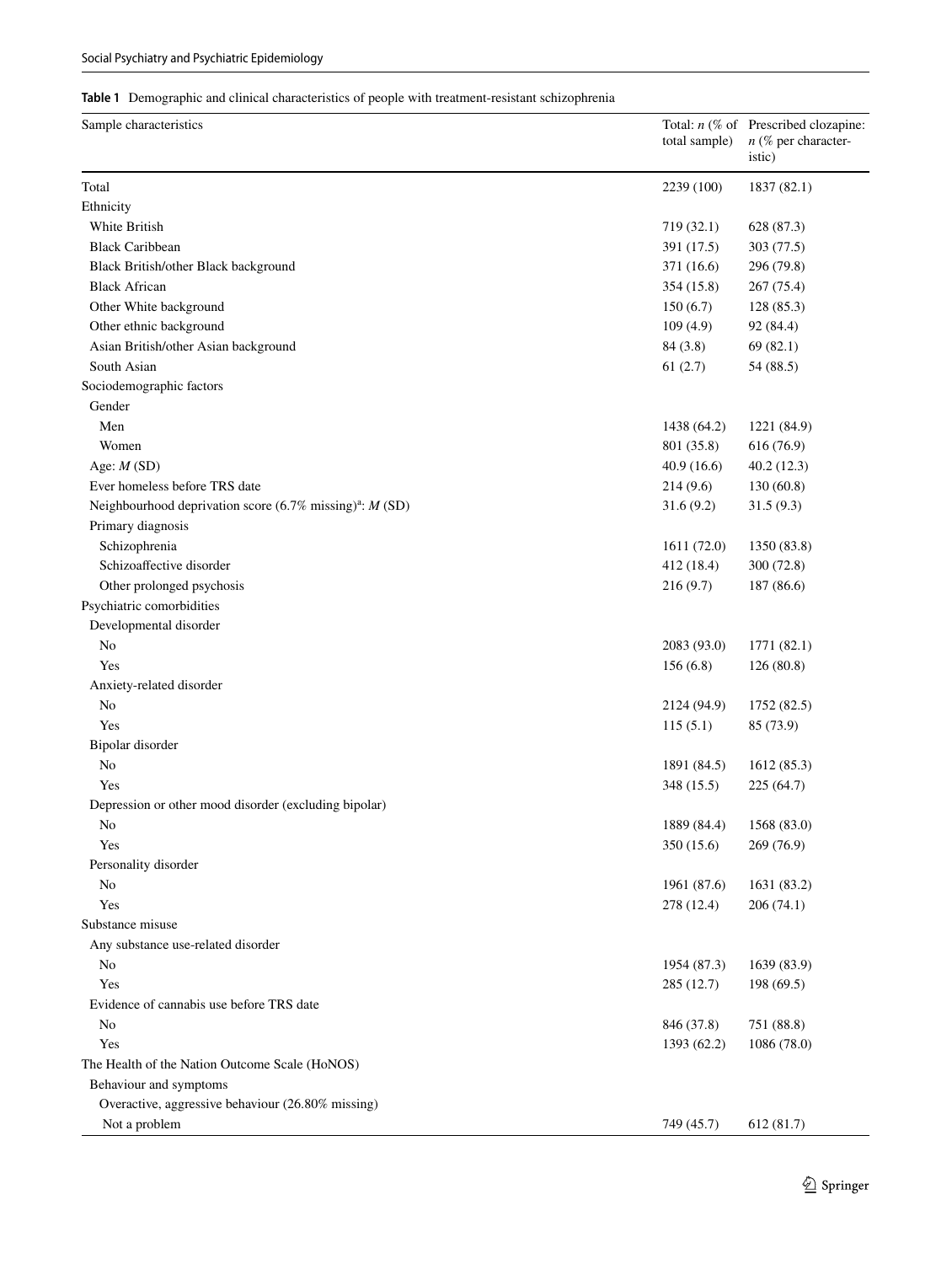#### **Table 1** (continued)

| Sample characteristics                                                                                                | total sample) | Total: $n$ (% of Prescribed clozapine:<br>$n$ (% per character-<br>istic) |
|-----------------------------------------------------------------------------------------------------------------------|---------------|---------------------------------------------------------------------------|
| Problem                                                                                                               | 889 (54.3)    | 668 (75.1)                                                                |
| Hallucinations and delusions (27.0% missing)                                                                          |               |                                                                           |
| Not a problem                                                                                                         | 309 (18.9)    | 237(76.7)                                                                 |
| Problem                                                                                                               | 1325 (98.1)   | 1041 (78.6)                                                               |
| Depressed mood (27.1% missing)                                                                                        |               |                                                                           |
| Not a problem                                                                                                         | 789 (48.3)    | 611(77.4)                                                                 |
| Problem                                                                                                               | 843 (51.7)    | 665 (78.9)                                                                |
| Non-accidental self-injury (26.3% missing)                                                                            |               |                                                                           |
| Not a problem                                                                                                         | 1430 (87.4)   | 1109 (77.6)                                                               |
| Problem                                                                                                               | 206 (12.6)    | 169(82.1)                                                                 |
| Problem drinking or drug-taking (27.4% missing)                                                                       |               |                                                                           |
| Not a problem                                                                                                         | 1119 (68.9)   | 890 (79.5)                                                                |
| Problem                                                                                                               | 506(31.1)     | 383 (75.7)                                                                |
| Cognitive problems (27.1% missing)                                                                                    |               |                                                                           |
| Not a problem                                                                                                         | 819 (50.1)    | 639 (78.0)                                                                |
| Problem                                                                                                               | 815 (49.9)    | 637 (78.2)                                                                |
| Physical illness or disability problems (27.1% missing) <sup>b</sup>                                                  |               |                                                                           |
| Not a problem                                                                                                         | 966 (59.1)    | 770 (79.7)                                                                |
| Problem                                                                                                               | 667 (40.9)    | 505 (75.7)                                                                |
| Impairment, social and functional status (HoNOS)                                                                      |               |                                                                           |
| Social relationships (27.4% missing)                                                                                  |               |                                                                           |
| Not a problem                                                                                                         | 511 (31.4)    | 406 (79.5)                                                                |
| Problem                                                                                                               | 1115(68.6)    | 866 (77.7)                                                                |
| Activities of daily living (ADLs) (27.6% missing)                                                                     |               |                                                                           |
| Not a problem                                                                                                         | 613 (37.8)    | 480 (78.3)                                                                |
| Problem                                                                                                               | 1009(62.2)    | 791 (78.4)                                                                |
| Living conditions (29.6% missing)                                                                                     |               |                                                                           |
| Not a problem                                                                                                         | 923 (58.6)    | 741 (80.3)                                                                |
| Problem                                                                                                               | 653 (41.4)    | 497 (76.1)                                                                |
| Occupational and recreational activities (29.2% missing)                                                              |               |                                                                           |
| Not a problem                                                                                                         | 618 (39.0)    | 488 (79.0)                                                                |
| Problems                                                                                                              | 967(61.0)     | 757 (78.3)                                                                |
| Evidence of neutropenia or BEN                                                                                        |               |                                                                           |
| No                                                                                                                    | 2078 (92.8)   | 1712 (82.4)                                                               |
| Yes                                                                                                                   | 161(7.2)      | 125 (77.6)                                                                |
| Service-use                                                                                                           |               |                                                                           |
| Number of days of face-to-face contact with SLaM services in the 3 months before TRS date (Md 5, IQR 2–9, range 0–91) |               |                                                                           |
| $\overline{0}$                                                                                                        | 294(13.1)     | 267(90.8)                                                                 |
| $1 - 7$                                                                                                               | 1235(55.2)    | 1014(82.1)                                                                |
| $8 - 14$                                                                                                              | 462(20.6)     | 366 (79.2)                                                                |
| 15 and above                                                                                                          | 248(11.1)     | 190(76.6)                                                                 |
| Number of SLaM days in hospitalisation the 3 months before TRS date (Md 0, IQR 0–44, range 0–91)                      |               |                                                                           |
| $\boldsymbol{0}$                                                                                                      | 1152(51.5)    | 1003(87.1)                                                                |
| $1 - 29$                                                                                                              | 401 (17.9)    | 289(72.1)                                                                 |
| $30 - 59$                                                                                                             | 216(9.7)      | 166(76.9)                                                                 |
| 60 and above                                                                                                          | 470 (21.0)    | 379 (80.6)                                                                |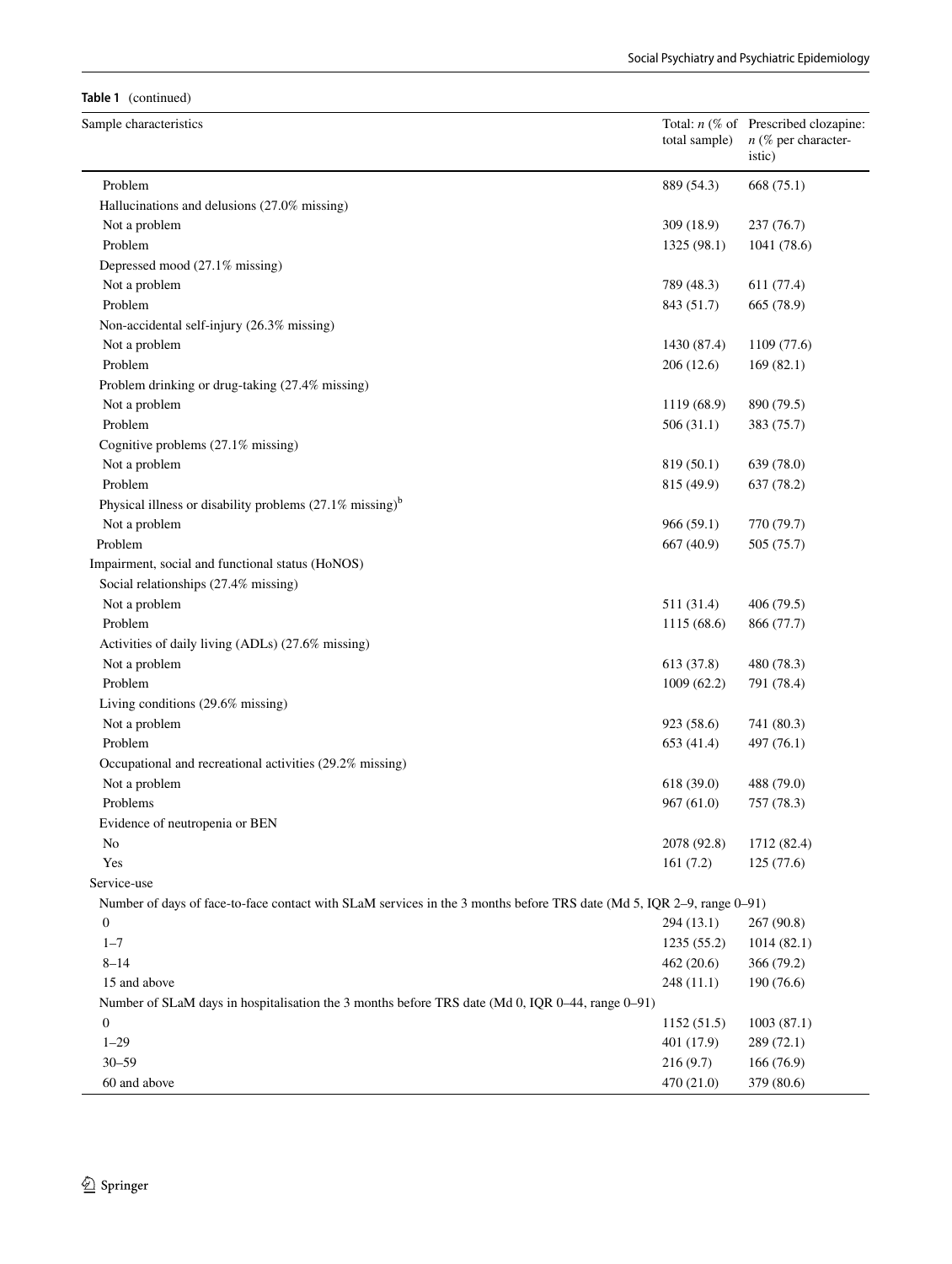| Sample characteristics                         | total sample) | Total: $n$ (% of Prescribed clozapine:<br>$n$ (% per character-<br>istic) |
|------------------------------------------------|---------------|---------------------------------------------------------------------------|
| Involuntary care under the MHA before TRS date |               |                                                                           |
| Part 2—civil detention                         |               |                                                                           |
| No.                                            | 1102(49.2)    | 1029 (93.4)                                                               |
| Yes                                            | 1137(50.8)    | 808 (71.1)                                                                |
| Police detention                               |               |                                                                           |
| N <sub>o</sub>                                 | 1876 (83.8)   | 1611 (85.9)                                                               |
| Yes                                            | 363(16.2)     | 226(62.3)                                                                 |
| Part 3—forensic detention                      |               |                                                                           |
| No.                                            | 2055(91.8)    | 1600 (82.7)                                                               |
| Yes                                            | 184 (8.2)     | 138 (75.0)                                                                |

It was also observed that neutropenia was not associated with treatment with clozapine; neither in a crude model (OR=0.74, 95%CI [0.50, 1.09], *p*=0.132), nor in the fully adjusted model (aOR=0.82, 95%CI [0.51, 1.31], *p*=0.415). Furthermore, people who had more than 30 days of hospitalisation, in the 3 months before the date they met proxy criteria for TRS, were more likely to be treated with clozapine (aOR30–59 days=1.78, 95%CI [1.15, 2.75], *p*=0.010; aOR60–90 days=2.23, 95%CI [1.55, 3.20], *p*<0.001), than those who were not hospitalised (results not shown in tables). Those who were admitted under the MHA, at any point before TRS date, were less likely to receive clozapine. This was observed for all types of detentions: hospitalisation initiated by clinical staff ( $aOR = 0.23$ , 95% CI [0.16, 0.33],  $p$ <0.001), police conveying to a place of safety (aOR = 0.56, 95% CI [0.41, 0.75], *p* < 0.001), and forensic detention (aOR=0.44, 95% CI [0.27, 0.71], *p*=0.001).

# **Discussion**

We investigated potential ethnic diferences in treatment with clozapine in a cohort of people with treatment-resistant schizophrenia. The results show that people of any Black background are less likely to receive clozapine than their White British counterparts. The diferences were observed when controlling for other sociodemographic information, psychiatric comorbidities, substance misuse, evidence of neutropenia (including benign ethnic neutropenia), as well as frequency and type of service-use. No diferences in clozapine treatment rates were observed between White British and people of any Asian background, Other White ethnicity, or any Other ethnicity.

Our results are consistent with the majority of studies, which report that minoritised ethnic people, particularly people from a Black background, are less likely to receive clozapine, the drug of choice for TRS [[7](#page-12-6), [20](#page-13-29)[–23\]](#page-13-18). Our fndings difer from a couple of studies [[26,](#page-13-12) [27](#page-13-13)], but we used a cohort of people with TRS (which minimises confounding by indication)  $[26]$  $[26]$ , and we have a much larger sample (which confers greater statistical power) [[26,](#page-13-12) [27\]](#page-13-13).

In this study, there were ethnic disparities in evidence of neutropenia (including benign ethnic neutropenia) confrming the greater prevalence of this condition among Black people [\[41](#page-13-30)]. The presence of neutropenia did not account for the ethnic diferences in clozapine prescribing. This fnding may be related to the fact that we measured mild neutropenia and not only severe neutropenia ( $< 1.5 \times 10^9$ /L). Thus, mild neutropenia, as well as benign ethnic neutropenia, should not prevent treatment with clozapine. This is in line with the recommended guidelines [\[28](#page-13-15), [41](#page-13-30)].

Minoritised ethnic people more frequently received involuntary care via the use of the MHA. Higher detention rates are observed in multiple previous studies [\[6](#page-12-5), [42](#page-13-31)] and may suggest more constrained relationships with health services [[43\]](#page-14-0). Detention under the MHA could be associated with medical non-adherence, and this can be a barrier to clozapine treatment given the need for frequent monitoring [[29,](#page-13-16) [44](#page-14-1)]. Thus, interventions may be needed to improve engagement among people who were detained under the MHA. Future research could investigate if such interventions result in better illness management and more treatment with clozapine. This might be efective if illness-related non-compliance with blood tests was the reason for non-prescription, but if people are, or were, detained on the MHA, they could and should receive this evidence-based recommended treatment.

The mechanisms that led to the reduced likelihood of Black people being treated with clozapine are not fully understood in this study. Disparities in physical health, not measured in the study, could be related to the observed inequalities. For instance, diabetes, hypertension and cardiovascular disease seem to be more prevalent among Black communities than White British people [[45–](#page-14-2)[47\]](#page-14-3). The potential impact of clozapine on these conditions may discourage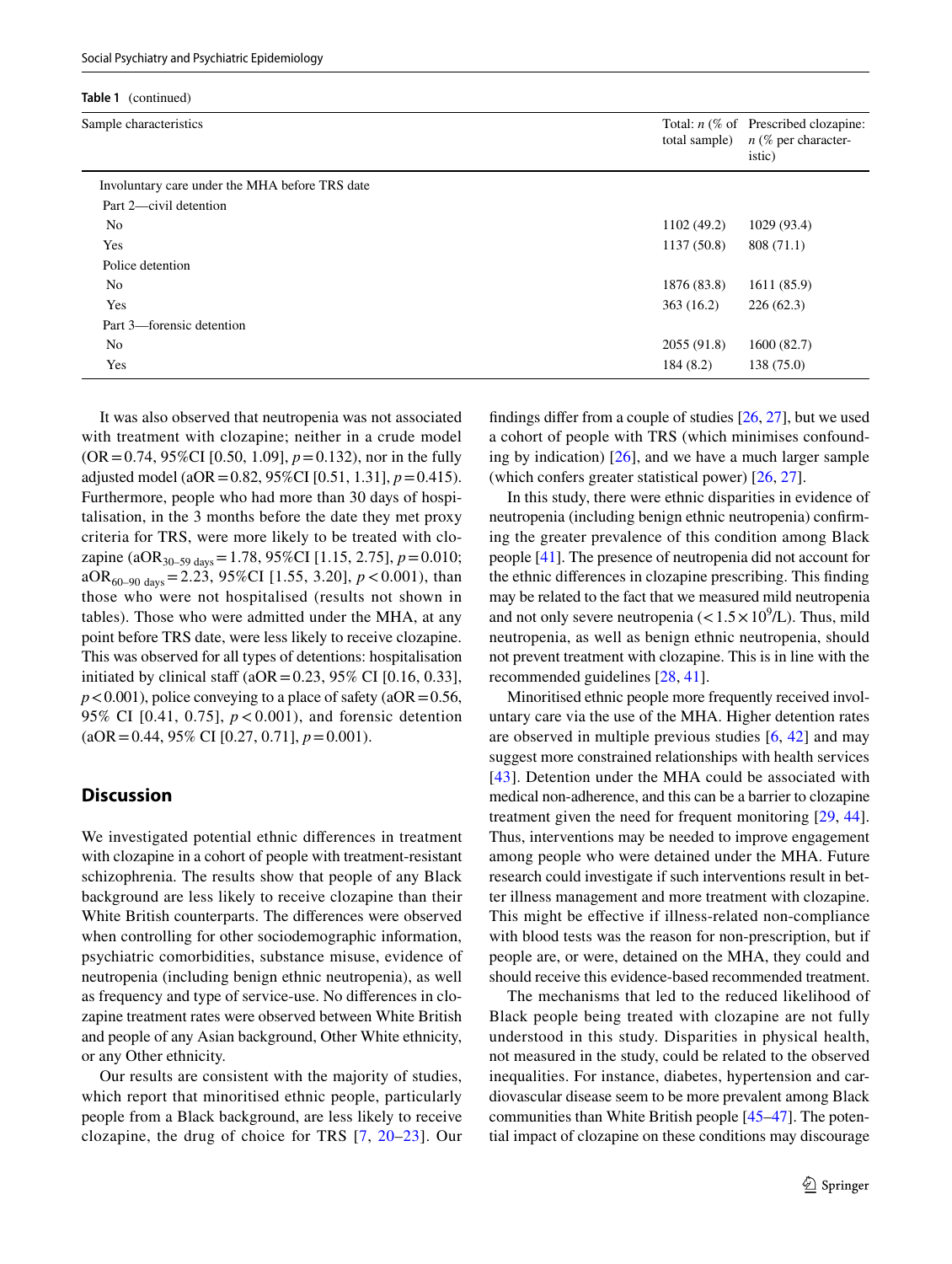<span id="page-7-0"></span>

|  | Table 2 Demographic and clinical characteristics among ethnic groups with treatment-resistant schizophrenia |  |  |  |  |
|--|-------------------------------------------------------------------------------------------------------------|--|--|--|--|
|--|-------------------------------------------------------------------------------------------------------------|--|--|--|--|

| Sample char-<br>acteristics                                       | White Brit-<br>ish $n(\%)$ | <b>Black</b><br>Caribbean<br>$n(\%)$ | Black<br>British/<br>other Black<br>background<br>$n\left(\%\right)$ | <b>Black Afri-</b><br>can $n$ (%) | Other<br>White<br>background<br>$n(\%)$ | Other<br>ethnicity $n$<br>$(\%)$ | Asian<br>British/<br>other Asian<br>background<br>$n\left(\%\right)$ | South Asian $p$ value<br>$n(\%)$ |                                       |
|-------------------------------------------------------------------|----------------------------|--------------------------------------|----------------------------------------------------------------------|-----------------------------------|-----------------------------------------|----------------------------------|----------------------------------------------------------------------|----------------------------------|---------------------------------------|
| Sociodemographic factors                                          |                            |                                      |                                                                      |                                   |                                         |                                  |                                                                      |                                  |                                       |
| Gender-<br>women                                                  | 250 (34.8)                 | 143 (36.6)                           | 119(32.1)                                                            | 147(41.5)                         | 49 (32.7)                               | 35(32.1)                         | 32(38.1)                                                             | 26(42.6)                         | $\chi^2(7) = 10.44$ ,<br>$p = 0.165$  |
| Age: $M(SD)$ 43.6 (13.2)                                          |                            | 44.0 (11.9)                          | 36.1(10.1)                                                           | 37.4 (11.7)                       | 41.0(13.6)                              | 37.5(12.0)                       | 41.8 (13.3)                                                          | 42.2(12.6)                       | $F(7) = 22.54,$<br>p < 0.001          |
| Ever home-<br>less before<br>TRS date                             | 49 (6.8)                   | 35(9.0)                              | 45(12.3)                                                             | 45(12.9)                          | 23(15.5)                                | 10(9.2)                          | ${<}10\%$                                                            | ${<}5\%$                         | $\chi^2(7) = 23.19$ ,<br>$p = 0.002$  |
| Neighbour-<br>hood<br>depriva-<br>tion score:<br>M(SD)            | 30.5(9.9)                  | 32.7(8.6)                            | 32.2(8.6)                                                            | 33.0(8.7)                         | 30.8(10.0)                              | 32.0(8.2)                        | 31.3(8.9)                                                            | 29.0(8.6)                        | $F(7) = 4.38$ ,<br>p < 0.001          |
| Primary diagnosis                                                 |                            |                                      |                                                                      |                                   |                                         |                                  |                                                                      |                                  | $\chi^2(14) = 31.06$ ,<br>$p = 0.005$ |
| Schizophre-<br>nia                                                | 573 (79.7)                 | 307 (78.5)                           | 294 (79.3)                                                           | 261 (73.7)                        | 120(80.0)                               | 82 (75.2)                        | 62(74.8)                                                             | 55 (90.2)                        |                                       |
| Schizoaf-<br>fective<br>disorder                                  | 125 (17.4)                 | 76 (19.4)                            | 65 (17.5)                                                            | 73 (20.6)                         | 26(17.3)                                | 22(20.2)                         | 19(22.6)                                                             | $< 10\%$                         |                                       |
| Other<br>prolonged<br>psychosis                                   | 94(13.1)                   | 23(5.9)                              | 22(5.9)                                                              | 34(9.6)                           | 18 (12.0)                               | 11(10.1)                         | 10(11.9)                                                             | $<\!10\%$                        |                                       |
| Psychiatric comorbidities                                         |                            |                                      |                                                                      |                                   |                                         |                                  |                                                                      |                                  |                                       |
| Develop-<br>mental<br>disorders                                   | 48(6.7)                    | 27(6.9)                              | 33(8.9)                                                              | 23(6.5)                           | 13(8.7)                                 | $<\!10\%$                        | $< 5\%$                                                              | ${<}5\%$                         | $\chi^2(7)$ = 6.18,<br>$p = 0.519$    |
| Anxiety-<br>related<br>disorders                                  | 50(7.0)                    | ${<}5\%$                             | 17(4.6)                                                              | 15(4.2)                           | 11(7.3)                                 | $< 10\%$                         | $<\!10\%$                                                            | ${<}5\%$                         | $\chi^2(7) = 13.82$ ,<br>$p = 0.054$  |
| <b>Bipolar</b><br>disorder                                        | 106(14.7)                  | 56(14.3)                             | 60(16.2)                                                             | 68 (19.2)                         | 23(15.3)                                | 17(15.6)                         | $<\!10\%$                                                            | 10(16.4)                         | $\chi^2(7)$ = 6.89,<br>$p = 0.441$    |
| Depression<br>or other<br>mood<br>disorders<br>(excl.<br>bipolar) | 132 (18.4)                 | 43(11.0)                             | 61(16.4)                                                             | 55(15.5)                          | 32(21.3)                                | 10(9.2)                          | 11(13.1)                                                             | $<\!10\%$                        | $\chi^2(7) = 19.72$ ,<br>$p = 0.006$  |
| Personality<br>disorder                                           | 123(17.1)                  | 40(10.2)                             | 45(12.1)                                                             | 29(8.2)                           | 22(14.7)                                | $< 10\%$                         | ${<}10\%$                                                            | $<\!10\%$                        | $\chi^2(7) = 29.24$ ,<br>p < 0.001    |
| Substance misuse                                                  |                            |                                      |                                                                      |                                   |                                         |                                  |                                                                      |                                  |                                       |
| Any<br>substance<br>use-related<br>disorder                       | 103(14.3)                  | 58 (14.8)                            | 52 (14.0)                                                            | 34(9.6)                           | 21(14.0)                                | $< 10\%$                         | $<\!10\%$                                                            | ${<}\,5\%$                       | $\chi^2(7) = 17.27$ ,<br>$p = 0.016$  |
| Evidence of<br>cannabis<br>use before<br>TRS date                 | 394 (54.8)                 | 275(70.3)                            | 282 (76.0)                                                           | 219(61.9)                         | 89 (59.3)                               | 65(59.6)                         | 44 (52.4)                                                            | 25(41.0)                         | $\chi^2(7) = 73.83$ ,<br>p < 0.001    |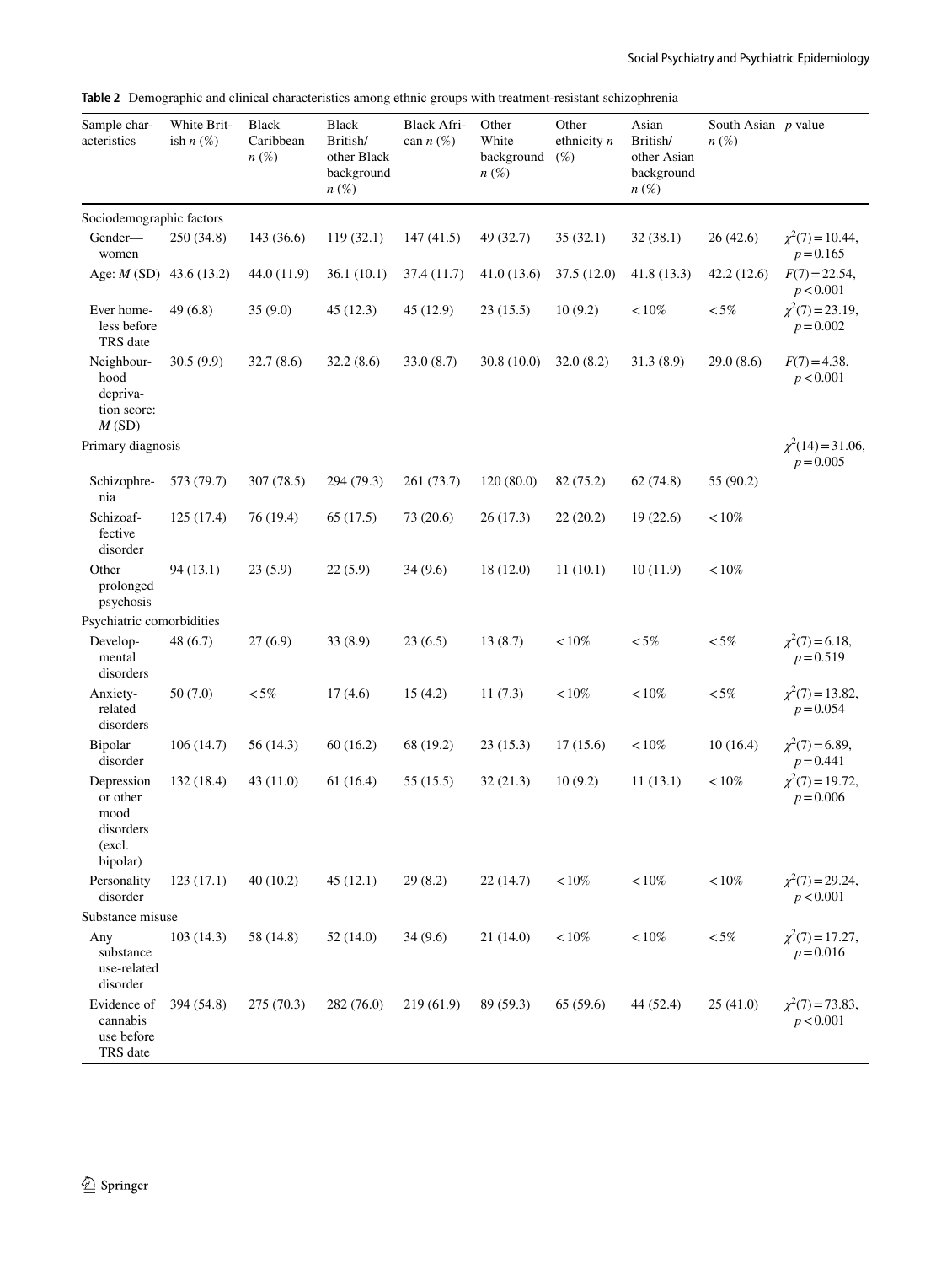| Table 2 (continued)                                      |                            |                                      |                                                                                           |                            |                                                    |                                  |                                                                      |                                  |                                       |
|----------------------------------------------------------|----------------------------|--------------------------------------|-------------------------------------------------------------------------------------------|----------------------------|----------------------------------------------------|----------------------------------|----------------------------------------------------------------------|----------------------------------|---------------------------------------|
| Sample char-<br>acteristics                              | White Brit-<br>ish $n(\%)$ | <b>Black</b><br>Caribbean<br>$n(\%)$ | <b>Black</b><br>British/<br>other Black<br>background<br>$n(\%)$                          | Black Afri-<br>can $n(\%)$ | Other<br>White<br>background<br>$n\left(\%\right)$ | Other<br>ethnicity $n$<br>$(\%)$ | Asian<br>British/<br>other Asian<br>background<br>$n\left(\%\right)$ | South Asian $p$ value<br>$n(\%)$ |                                       |
| The Health of the Nation Outcome Scale (HoNOS)           |                            |                                      |                                                                                           |                            |                                                    |                                  |                                                                      |                                  |                                       |
| Behaviour and symptoms                                   |                            |                                      |                                                                                           |                            |                                                    |                                  |                                                                      |                                  |                                       |
| Overac-<br>tive,<br>aggres-<br>sive<br>behav-<br>iour    | 250(52.1)                  | 152(51.4)                            | 167(58.4)                                                                                 | 164(55.0)                  | 51 (54.3)                                          | 48 (59.3)                        | 33 (55.9)                                                            | 24(54.6)                         | $\chi^2(7) = 4.85$ ,<br>$p = 0.679$   |
| Non-acci-<br>dental<br>self-<br>injury                   | 81 (16.9)                  | 22(7.4)                              | 33(11.6)                                                                                  | 23(7.7)                    | 17(18.1)                                           | 12(14.8)                         | 10(17.0)                                                             | $<\!20\%$                        | $\chi^2(7) = 27.04$ ,<br>p < 0.001    |
| Problem<br>with<br>drinking<br>or drug-<br>taking        | 155 (32.4)                 | 91 (30.9)                            | 102(36.4)                                                                                 | 81 (27.5)                  | 28 (30.11)                                         | 26(32.1)                         | 13(22.0)                                                             | 10(22.7)                         | $\chi^2(7) = 9.71$ ,<br>$p = 0.205$   |
| Hallucina-<br>tions and<br>delusions                     | 389 (81.2)                 | 224 (75.7)                           | 228 (79.7)                                                                                | 247 (83.7)                 | 73 (77.7)                                          | 73(90.1)                         | 52(88.1)                                                             | 39 (88.6)                        | $\chi^2(7) = 15.93$ ,<br>$p = 0.026$  |
| Depressed<br>mood                                        | 274 (57.2)                 | 135(45.6)                            | 130 (45.8)                                                                                | 131 (44.4)                 | 54 (57.5)                                          | 61(75.3)                         | 39(66.1)                                                             | 19 (43.2)                        | $\chi^2(7) = 45.98$ ,<br>p < 0.001    |
| Impairment, social and functional status                 |                            |                                      |                                                                                           |                            |                                                    |                                  |                                                                      |                                  |                                       |
| Cognitive<br>problems                                    | 242(50.6)                  | 150(50.9)                            | 140(49.0)                                                                                 | 133 (44.8)                 | 48(51.1)                                           | 44 (54.3)                        | 37 (62.7)                                                            | 21(47.7)                         | $\chi^2(7) = 8.06$ ,<br>$p = 0.327$   |
| Physical<br>illness or<br>disability<br>problems         | 218 (45.8)                 | 129(43.7)                            | 97 (33.9)                                                                                 | 115(38.6)                  | 42 (44.7)                                          | 23(28.4)                         | 25(42.4)                                                             | 18 (40.9)                        | $\chi^2(7) = 17.98$ ,<br>$p = 0.012$  |
| Social<br>relation-<br>ships                             | 327(68.6)                  | 183 (62.2)                           | 200(70.7)                                                                                 | 213(72.2)                  | 63 (67.7)                                          | 55 (67.9)                        | 42 (71.2)                                                            | 32 (72.7)                        | $\chi^2(7) = 8.43$ ,<br>$p = 0.296$   |
| Activities<br>of daily<br>living                         | 318 (66.5)                 | 186(63.5)                            | 177(62.3)                                                                                 | 170(58.2)                  | 55 (59.1)                                          | 48(60.0)                         | 32(55.2)                                                             | 23(52.3)                         | $\chi^2(7) = 9.56$ ,<br>$p = 0.214$   |
| Living<br>condi-<br>tions                                | 178 (38.0)                 | 120(42.7)                            | 125(46.1)                                                                                 | 123(43.0)                  | 40 (44.9)                                          | 30(38.0)                         | 28 (48.3)                                                            | $<\!25\%$                        | $\chi^2(7) = 14.69$ ,<br>$p = 0.040$  |
| Occupa-<br>tional<br>and rec-<br>reational<br>activities | 278 (58.7)                 | 174(61.7)                            | 171 (63.6)                                                                                | 174(60.2)                  | 61(67.8)                                           | 52(65.0)                         | 37(63.8)                                                             | 20(46.5)                         | $\chi^2(7) = 8.24$ ,<br>$p = 0.312$   |
| Evidence<br>of neu-<br>tropenia<br>or BEN                | 15(2.1)                    | 29(7.4)                              | 46(12.4)                                                                                  | 54(15.3)                   | $<5\%$                                             | $<\!10\%$                        | ${<}5\%$                                                             | $<5\%$                           | $\chi^2(7) = 86.34$ ,<br>p < 0.001    |
| Service-use                                              |                            |                                      |                                                                                           |                            |                                                    |                                  |                                                                      |                                  |                                       |
|                                                          |                            |                                      | Number of days of face-to-face contact with SLaM services in the 3 months before TRS date |                            |                                                    |                                  |                                                                      |                                  | $\chi^2(21) = 20.83$ ,<br>$p = 0.469$ |
| $\boldsymbol{0}$                                         | 92 (12.8)                  | 58 (14.8)                            | 51 (13.8)                                                                                 | 45(12.7)                   | 24(16.0)                                           | $<\!10\%$                        | $<\!10\%$                                                            | $<\!15\%$                        |                                       |
| $1 - 7$<br>$8 - 14$                                      | 393 (54.7)<br>147(20.5)    | 220(56.3)<br>76 (19.4)               | 211 (56.9)<br>73 (19.7)                                                                   | 176 (49.7)<br>90(25.4)     | 83 (55.3)<br>24(16.0)                              | 70 (64.2)<br>22(20.2)            | 47 (56.0)<br>20(23.8)                                                | 35 (57.4)<br>10(16.4)            |                                       |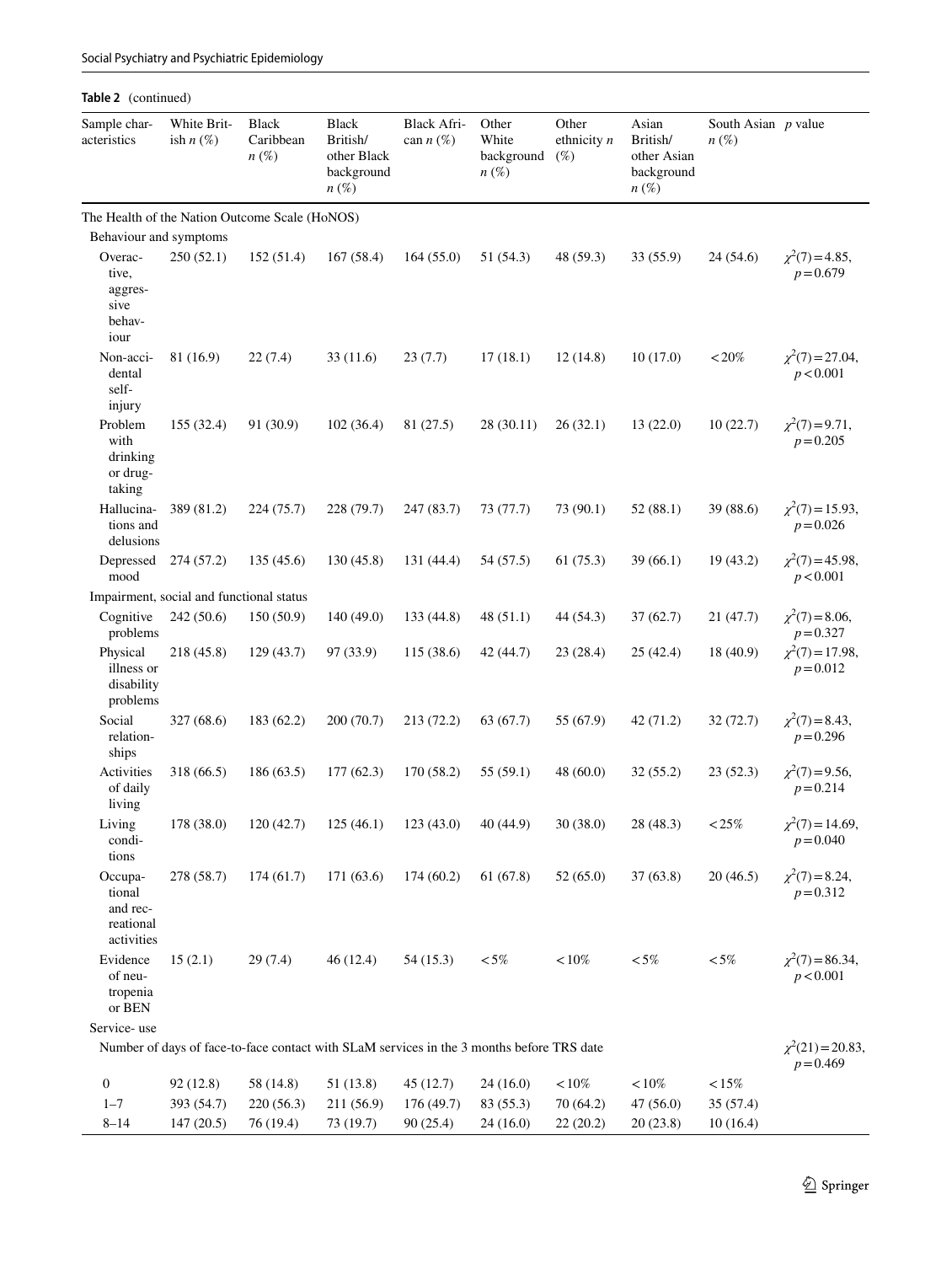**Table 2** (continued)

| Sample char-<br>acteristics      | White Brit-<br>ish $n(\%)$ | <b>Black</b><br>Caribbean<br>$n\left(\%\right)$                        | <b>Black</b><br>British/<br>other Black<br>background<br>$n\left(\%\right)$ | <b>Black Afri-</b><br>can $n(\%)$ | Other<br>White<br>background<br>$n(\%)$ | Other<br>ethnicity $n$<br>$(\%)$ | Asian<br>British/<br>other Asian<br>background<br>$n\left(\%\right)$ | South Asian $p$ value<br>$n(\%)$ |                                     |
|----------------------------------|----------------------------|------------------------------------------------------------------------|-----------------------------------------------------------------------------|-----------------------------------|-----------------------------------------|----------------------------------|----------------------------------------------------------------------|----------------------------------|-------------------------------------|
| 15 and<br>above                  | 87(12.1)                   | 37(9.5)                                                                | 36(9.7)                                                                     | 43 (12.2)                         | 19(12.7)                                | 10(9.2)                          | $< 15\%$                                                             | $< 15\%$                         |                                     |
|                                  |                            | Number of SLaM days in hospitalisation in the 3 months before TRS date |                                                                             |                                   |                                         |                                  |                                                                      |                                  | $\chi^2(21)$ = 58.03,<br>p < 0.001  |
| $\mathbf{0}$                     | 425(59.1)                  | 199(50.9)                                                              | 163(43.9)                                                                   | 148(41.8)                         | 84 (56.0)                               | 58 (53.2)                        | 42(50.0)                                                             | 33(54.1)                         |                                     |
| $1 - 29$                         | 119(16.6)                  | 59 (15.1)                                                              | 68 (18.3)                                                                   | 72(20.3)                          | 28(18.7)                                | 21(19.3)                         | 20(23.8)                                                             | 14(23.0)                         |                                     |
| $30 - 59$                        | 64(8.9)                    | 41(10.5)                                                               | 40(10.8)                                                                    | 44 (12.4)                         | 13(8.7)                                 | ${10\%}$                         | ${<}5\%$                                                             | $<5\%$                           |                                     |
| 60 and<br>above                  | 111(15.4)                  | 92(23.5)                                                               | 100(27.0)                                                                   | 90(25.4)                          | 25(16.7)                                | 22(20.2)                         | 18(21.4)                                                             | 12(19.7)                         |                                     |
|                                  |                            | Involuntary care under the MHA before TRS date                         |                                                                             |                                   |                                         |                                  |                                                                      |                                  |                                     |
| Part 2-<br>civil<br>detention    | 271 (37.7)                 | 209(53.5)                                                              | 218 (58.8)                                                                  | 239(67.5)                         | 71 (47.3)                               | 58 (53.2)                        | 45(53.6)                                                             | 26(42.6)                         | $\chi^2(7) = 102.37$ ,<br>p < 0.001 |
| Police<br>detention              | 81 (11.3)                  | 67(17.1)                                                               | 71 (19.1)                                                                   | 91 (25.7)                         | 20(13.3)                                | 17(15.6)                         | ${<}10\%$                                                            | $< 15\%$                         | $\chi^2(7) = 43.17$ ,<br>p < 0.001  |
| Part 3-<br>forensic<br>detention | 37(5.2)                    | 44 (11.3)                                                              | 46(12.4)                                                                    | 34(9.6)                           | 14(9.3)                                 | ${<}5\%$                         | ${<}5\%$                                                             | $<5\%$                           | $\chi^2(7) = 31.19$ ,<br>p < 0.001  |

Note: In cells where the number of people was smaller than 10, we present the closest % in multiples of 5

clinicians and service-users from choosing this treatment [\[48\]](#page-14-4), even though there may not be safe alternatives to clozapine, given that other antipsychotics with high efficacy, such as olanzapine, or zotepine, also have metabolic sideefects [\[49](#page-14-5), [50\]](#page-14-6). Nonetheless, in a previous study in the USA, diabetes and cardiovascular illness had little association with clozapine treatment, and ethnic disparities persisted when controlling for those [[24](#page-13-32)].

Having that limitation in mind, the fndings of this study contribute to the accumulation of evidence regarding ethnic inequalities in care in the UK [[2,](#page-12-1) [5](#page-12-4), [8\]](#page-13-0). This evidence may indicate a pattern of structural racism in healthcare, which could be related to unconscious bias [[51](#page-14-7)[–53](#page-14-8)]. In the USA, clinicians' unconscious bias was associated with clinicians spending less time speaking with African–Americans, perceived lower warmth and friendliness, and lower quality of care [\[54](#page-14-9)]. An explanatory model proposes that negative stereotypes regarding ethnic minorities can arouse negative emotions in clinical staf, which then lead to clinical actions of neglect or harm (e.g., unnecessary invasive care) [[52\]](#page-14-10). Notwithstanding, whether these systemic biases are prevalent in the UK, and their potential impact in healthcare, needs further study.

#### **Strengths and limitations**

We used data from a large mental healthcare provider in the UK in an area whose population is very diverse (about 58.5% of residents are of an ethnic minority background) [\[55](#page-14-11)]. The service-users in the study should be representative of the study's population, given the free access to care. The study's 11-year observation window allowed identifying a large sample of people with TRS and controlling for multiple confounders. Moreover, one of these was evidence of neutropenia, which has been reported as the potential major driver of ethnic disparities in clozapine treatment.

Some limitations include the use of an algorithm to identify TRS. The rules of the tested algorithms are not as fne-grained as those used to develop the manually coded gold-standard dataset. Moreover, it is likely that we are missing cases of TRS where there was no prescription of clozapine, given that we prioritised the precision of the algorithm. Unlike other cohort studies, a proportion of service-users were coded as having the outcome at the point of cohort entry, due to being treated with clozapine. Establishing a TRS cohort whose ascertainment criteria did not include clozapine would substantially reduce the sample size and compromise the achievement of this study aims. Given the focus on ethnicity, we believe the study's cross-sectional design does not afect the reliability of the fndings. There was substantial missing information in the HoNOS assessment, and preliminary analyses revealed that people whose TRS date corresponds to the date of clozapine or ZTAS registration had a higher proportion of missing data. Furthermore, we did not evaluate service-users preferences of care and/or rejection of treatment with clozapine [\[29\]](#page-13-16), nor other potential individual barriers that could be associated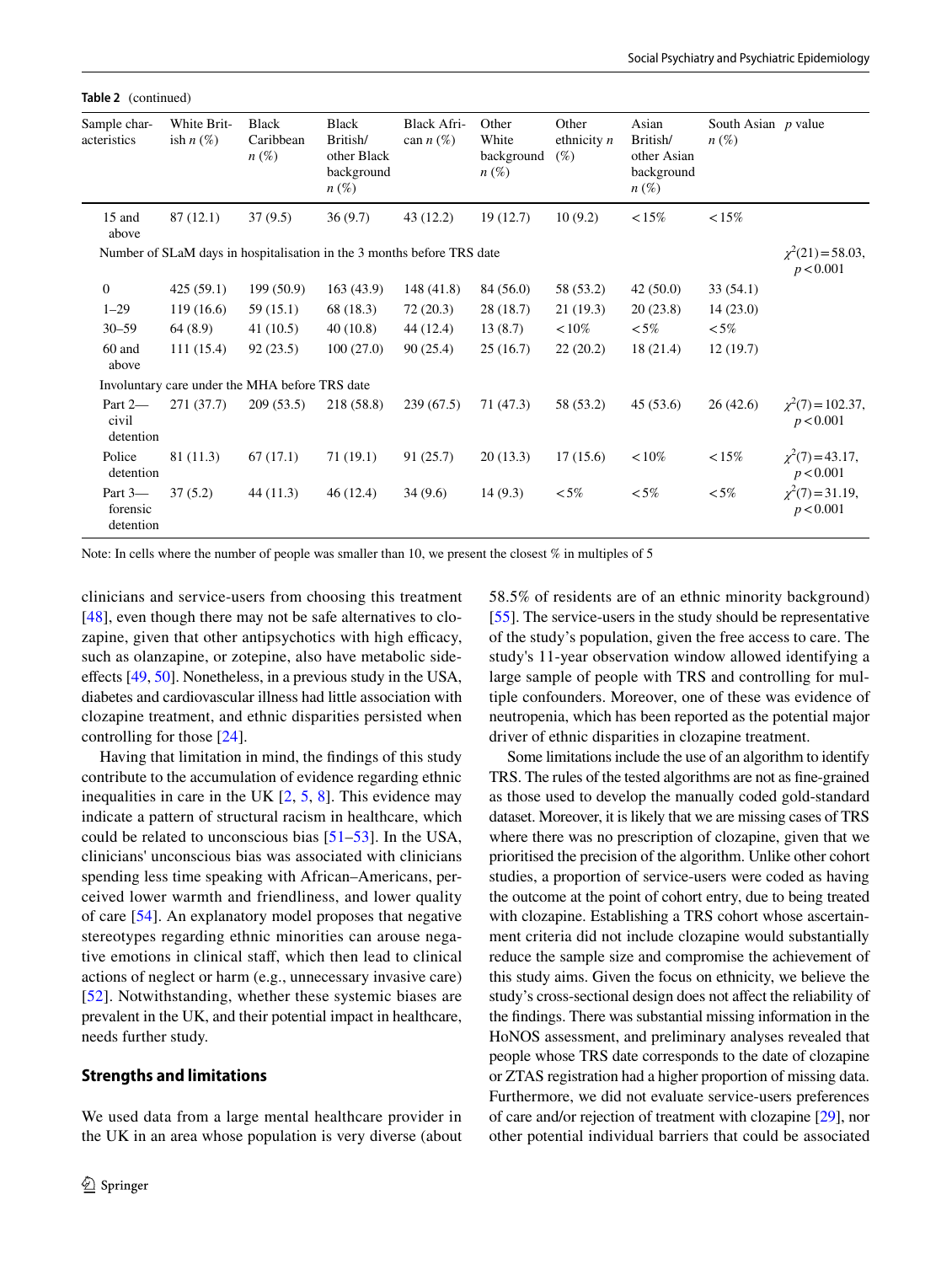<span id="page-10-0"></span>**Table 3** Ethnicity and odds of clozapine prescription in a cohort of people with TRS

| Ethnicity                                                                    | Odds ratio | [95% CI]     | $p$ value |
|------------------------------------------------------------------------------|------------|--------------|-----------|
| Crude model $(N=2239)$                                                       |            |              |           |
| White British                                                                | Ref        |              |           |
| <b>Black Caribbean</b>                                                       | 0.50       | [0.36, 0.70] | < 0.001   |
| Black British/other Black background                                         | 0.57       | [0.41, 0.80] | 0.001     |
| <b>Black African</b>                                                         | 0.44       | [0.32, 0.61] | < 0.001   |
| Other White background                                                       | 0.84       | [0.51, 1.39] | 0.506     |
| Other ethnic background                                                      | 0.78       | [0.44, 1.38] | 0.397     |
| Asian British/other Asian background                                         | 0.67       | [0.37, 1.21] | 0.185     |
| South Asian                                                                  | 1.12       | [0.49, 2.53] | 0.789     |
| Adjusted for sociodemographic factors <sup>a</sup> $(N=2188)$                |            |              |           |
| White British                                                                | Ref        |              |           |
| <b>Black Caribbean</b>                                                       | 0.53       | [0.38, 0.74] | < 0.001   |
| Black British/other Black background                                         | 0.49       | [0.33, 0.70] | < 0.001   |
| <b>Black African</b>                                                         | 0.38       | [0.27, 0.55] | < 0.001   |
| Other White background                                                       | 0.86       | [0.51, 1.47] | 0.591     |
| Other ethnic background                                                      | 0.64       | [0.36, 1.15] | 0.135     |
| Asian British/other Asian background                                         | 0.58       | [0.32, 1.08] | 0.088     |
| South Asian                                                                  | 1.10       | [0.45, 2.67] | 0.833     |
| Adjusted for diagnosis and comorbidities <sup>b</sup> ( $N = 2239$ )         |            |              |           |
| White British                                                                | Ref        |              |           |
| <b>Black Caribbean</b>                                                       | 0.45       | [0.32, 0.64] | < 0.001   |
| Black British/other Black background                                         | 0.55       | [0.39, 0.78] | 0.001     |
| <b>Black African</b>                                                         | 0.42       | [0.31, 0.61] | < 0.001   |
| Other White background                                                       | 0.86       | [0.51, 1.44] | 0.571     |
| Other ethnic background                                                      | 0.72       | [0.41, 1.29] | 0.274     |
| Asian British/other Asian background                                         | 0.59       | [0.31, 1.08] | 0.092     |
| South Asian                                                                  | 1.05       | [0.46, 2.41] | 0.913     |
| Adjusted for substance misuse <sup>c</sup> ( $N = 2239$ )                    |            |              |           |
| White British                                                                | Ref        |              |           |
| <b>Black Caribbean</b>                                                       | 0.53       | [0.38, 0.75] | < 0.001   |
| Black British / other Black background                                       | 0.63       | [0.45, 0.89] | 0.009     |
| <b>Black African</b>                                                         | 0.44       | [0.31, 0.61] | < 0.001   |
| Other White background                                                       | 0.85       | [0.52, 1.43] | 0.555     |
| Other ethnic background                                                      | 0.76       | [0.43, 1.34] | 0.341     |
| Asian British/other Asian background                                         | 0.61       | [0.34, 1.14] | 0.121     |
| South Asian                                                                  | 0.91       | [0.40, 2.09] | 0.833     |
| Adjusted for behaviour and symptoms $(HoNOS)^d$ ( $N = 1616$ )               |            |              |           |
| White British                                                                | Ref        |              |           |
| <b>Black Caribbean</b>                                                       | 0.63       | [0.44, 0.91] | 0.013     |
| Black British/other Black background                                         | 0.74       | [0.51, 1.08] | 0.125     |
| <b>Black African</b>                                                         | 0.57       | [0.40, 0.82] | 0.002     |
| Other White background                                                       | 0.81       | [0.46, 1.41] | 0.453     |
| Other ethnic background                                                      | 0.84       | [0.46, 1.53] | 0.569     |
| Asian British/other Asian background                                         | 0.71       | [0.36, 1.37] | 0.305     |
| South Asian                                                                  | 1.06       | [0.45, 2.47] | 0.898     |
| Adjusted for impairment, social and functional problems $(HoNOS)^e (N=1537)$ |            |              |           |
| White British                                                                | Ref        |              |           |
| <b>Black Caribbean</b>                                                       | 0.62       | [0.43, 0.90] | 0.012     |
| Black British/other Black background                                         | 0.69       | [0.48, 1.03] | 0.067     |
| <b>Black African</b>                                                         | 0.56       | [0.39, 0.81] | 0.002     |
| Other White background                                                       | 0.85       | [0.47, 1.52] | 0.576     |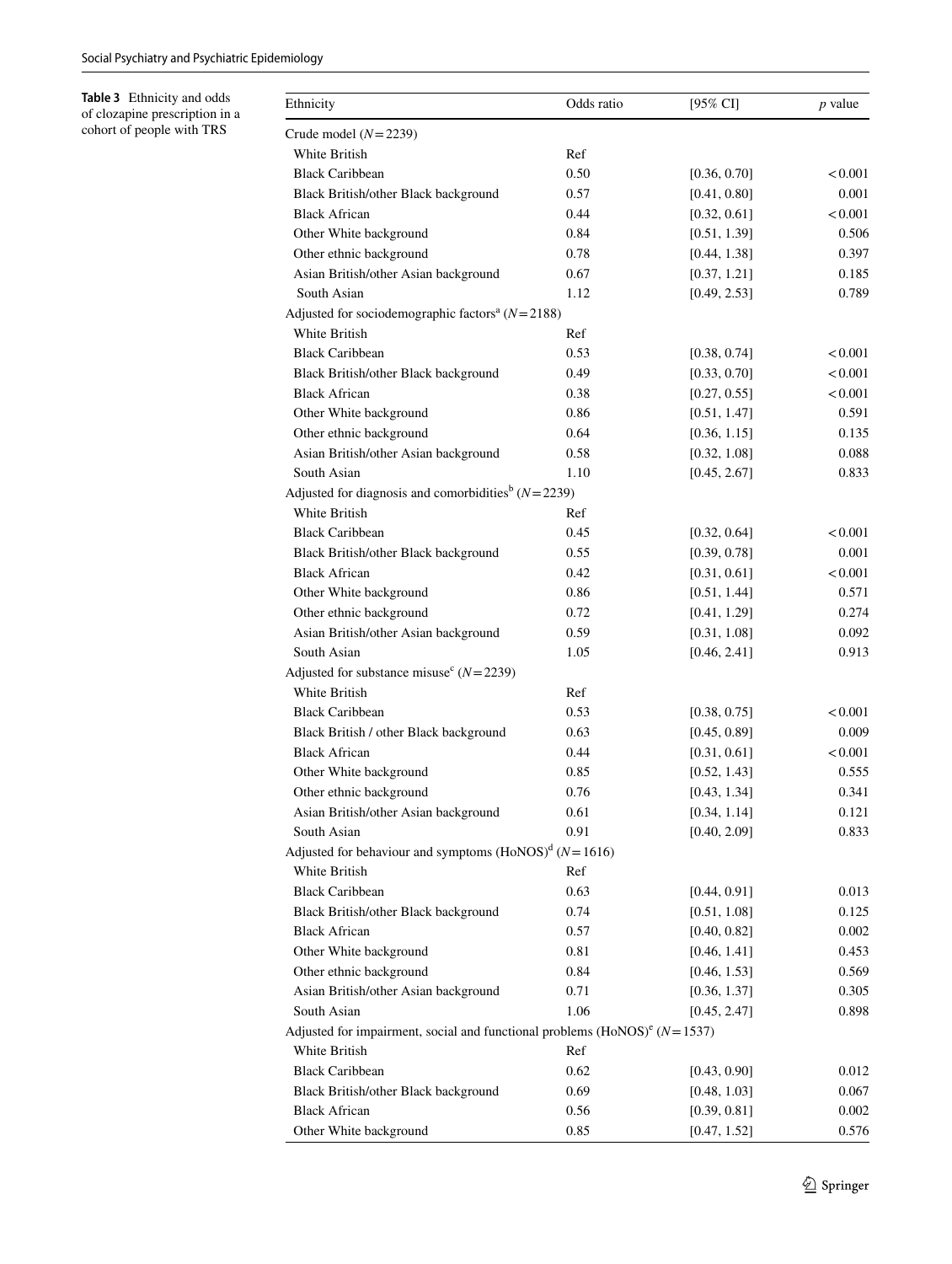| Table 3 (continued) | Ethnicity                                                | Odds ratio                                                       | $[95\%$ CI]  | $p$ value |  |  |  |  |  |  |  |
|---------------------|----------------------------------------------------------|------------------------------------------------------------------|--------------|-----------|--|--|--|--|--|--|--|
|                     | Other ethnic background                                  | 0.74                                                             | [0.40, 1.36] | 0.332     |  |  |  |  |  |  |  |
|                     | Asian British/other Asian background                     | 0.71                                                             | [0.36, 1.38] | 0.314     |  |  |  |  |  |  |  |
|                     | South Asian                                              | 1.17                                                             | [0.47, 2.89] | 0.728     |  |  |  |  |  |  |  |
|                     |                                                          | Adjusted for neutropenia or benign ethnic neutropenia $(N=2239)$ |              |           |  |  |  |  |  |  |  |
|                     | White British                                            | Ref                                                              |              |           |  |  |  |  |  |  |  |
|                     | <b>Black Caribbean</b>                                   | 0.50                                                             | [0.36, 0.69] | < 0.001   |  |  |  |  |  |  |  |
|                     | Black British/other Black background                     | 0.58                                                             | [0.41, 0.81] | 0.006     |  |  |  |  |  |  |  |
|                     | <b>Black African</b>                                     | 0.45                                                             | [0.33, 0.63] | < 0.001   |  |  |  |  |  |  |  |
|                     | Other White background                                   | 0.84                                                             | [0.52, 1.40] | 0.511     |  |  |  |  |  |  |  |
|                     | Other ethnic background                                  | 0.79                                                             | [0.45, 1.38] | 0.407     |  |  |  |  |  |  |  |
|                     | Asian British/other Asian background                     | 0.67                                                             | [0.37, 1.21] | 0.187     |  |  |  |  |  |  |  |
|                     | South Asian                                              | 1.12                                                             | [0.49, 2.52] | 0.793     |  |  |  |  |  |  |  |
|                     | Adjusted for service use <sup>f</sup> $(N=2239)$         |                                                                  |              |           |  |  |  |  |  |  |  |
|                     | White British                                            | Ref                                                              |              |           |  |  |  |  |  |  |  |
|                     | <b>Black Caribbean</b>                                   | 0.61                                                             | [0.43, 0.87] | 0.006     |  |  |  |  |  |  |  |
|                     | Black British/other Black background                     | 0.80                                                             | [0.56, 1.15] | 0.233     |  |  |  |  |  |  |  |
|                     | <b>Black African</b>                                     | 0.71                                                             | [0.50, 1.00] | 0.055     |  |  |  |  |  |  |  |
|                     | Other White background                                   | 1.05                                                             | [0.61, 1.80] | 0.846     |  |  |  |  |  |  |  |
|                     | Other ethnic background                                  | 1.03                                                             | [0.57, 1.87] | 0.922     |  |  |  |  |  |  |  |
|                     | Asian British/other Asian background                     | 0.78                                                             | [0.41, 1.46] | 0.435     |  |  |  |  |  |  |  |
|                     | South Asian                                              | 1.26                                                             | [0.53, 3.01] | 0.593     |  |  |  |  |  |  |  |
|                     | Fully adjusted without HoNOS <sup>g</sup> ( $N = 2188$ ) |                                                                  |              |           |  |  |  |  |  |  |  |
|                     | White British                                            | Ref                                                              |              |           |  |  |  |  |  |  |  |
|                     | <b>Black Caribbean</b>                                   | 0.64                                                             | [0.43, 0.93] | 0.019     |  |  |  |  |  |  |  |
|                     | Black British/other Black background                     | 0.61                                                             | [0.41, 0.91] | 0.016     |  |  |  |  |  |  |  |
|                     | <b>Black African</b>                                     | 0.49                                                             | [0.33, 0.74] | 0.001     |  |  |  |  |  |  |  |
|                     | Other White background                                   | 1.03                                                             | [0.58, 1.86] | 0.904     |  |  |  |  |  |  |  |
|                     | Other ethnic background                                  | 0.65                                                             | [0.35, 1.23] | 0.472     |  |  |  |  |  |  |  |
|                     | Asian British/other Asian background                     | 0.62                                                             | [0.32, 1.23] | 0.173     |  |  |  |  |  |  |  |
|                     | South Asian                                              | 1.09                                                             | [0.42, 2.85] | 0.845     |  |  |  |  |  |  |  |

a Gender, age, homelessness and neighbourhood level of deprivation

<sup>b</sup>Main schizophrenia spectrum diagnosis and comorbid diagnoses (developmental, anxiety, bipolar, depressive, and personality disorders)

c Substance use-related disorder and cannabis use

d HoNOS items of behaviours and symptoms (overactive, self-injury, drinking or drinking or drug-taking, hallucinations, and depressed mood)

e HoNOS items of social and functional problems (cognitive, physical, relationships, activities of daily living, living conditions, and occupational problems)

f Number of days with face-to-face contact with services and in hospitalisation in the 3 months before TRS date, and involuntary care under the MHA

g All the variables on mentioned on a, b, c, and f. HoNOS variables (included under d and e) were excluded due to a large volume of missing data and its consequences to the statistical power of the analyses

with refusal of clozapine treatment, including the perception of stigma related to clozapine treatment, severe economic deprivation, which could limit access to transportation and participation on the frequent blood monitoring regime, or fear the side-effects of clozapine (e.g., weight gain) [[49\]](#page-14-5). Finally, a relevant limitation is the non-inclusion of information regarding physical conditions that could afect the decision to prescribe clozapine [[45\]](#page-14-2). The impact of potential bias due to the mentioned drawbacks cannot be fully estimated and future studies should address these limitations.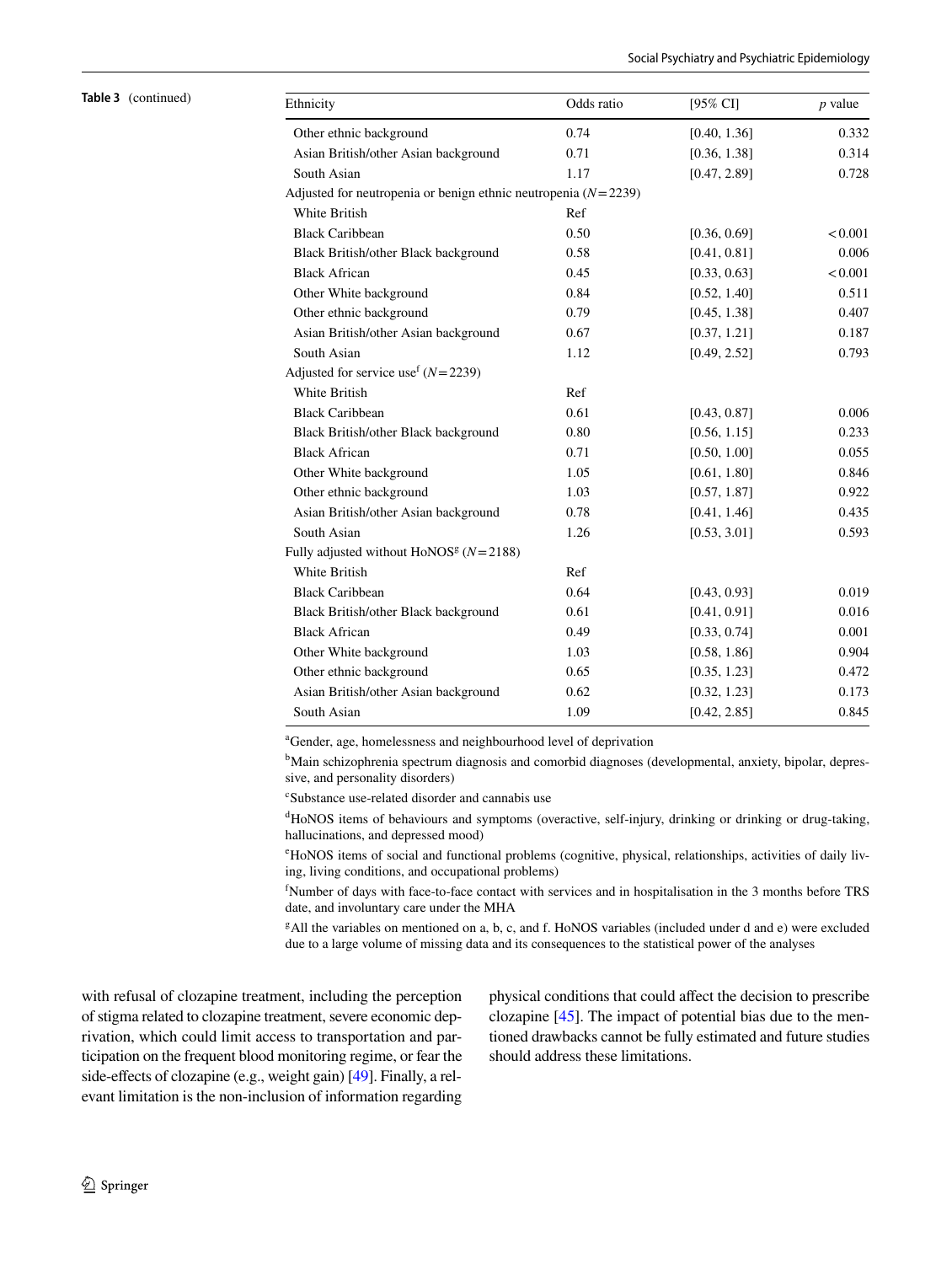# **Conclusions**

This study reveals that Black service-users with TRS have half the odds of being treated the recommended treatment, clozapine, after accounting for several possible confounders. Thus, further research is needed to understand the drivers of ethnic inequities in access to clozapine. Reduced odds of having treatment with clozapine may place Black people at greater risk of negative outcomes, such as higher hospital readmission  $[15]$  $[15]$  and mortality  $[16]$  $[16]$ .

Neutropenia, a potential driver of ethnic inequalities [\[29](#page-13-16)], was not associated with clozapine treatment in this study. Also, there is evidence, from this and previous studies [[6–](#page-12-5)[8,](#page-13-0) [15,](#page-13-7) [42,](#page-13-31) [56](#page-14-12)], to suggest that Black people with psychosis may be facing unequal care across several stages of illness care trajectory—from referral to secondary care to the third-line antipsychotic treatment, clozapine. Additionally, the negative relation between lifetime detention under the MHA and treatment with clozapine may suggest a vicious circle of poor engagement with services and not receiving the recommended care [\[43\]](#page-14-0). Optimal use of healthcare can be limited due to several factors [\[57](#page-14-13)], and to decrease healthcare inequalities, interventions taking a systemic approach should be implemented. Furthermore, it is possible that clinical decisions are being afected by unconscious bias. Actions to challenge interpersonal, institutional and structural bias in mental healthcare are recommended [\[53](#page-14-8), [58](#page-14-14), [59](#page-14-15)].

**Supplementary Information** The online version contains supplementary material available at<https://doi.org/10.1007/s00127-022-02257-3>.

**Acknowledgements** The authors wish to acknowledge the contribution of Emma Francis, Isobel Ridler, and Anna Morris to the ascertainment of TRS in the gold-standard, manually coded, dataset.

**Funding** This work utilised the Clinical Record Interactive Search (CRIS) platform, funded and developed by the National Institute for Health Research (NIHR) Biomedical Research Centre at South London and Maudsley NHS Foundation Trust and King's College London. RP received support from a NIHR Advanced Fellowship (NIHR301690), a Medical Research Council (MRC) Health Data Research UK Fellowship (MR/S003118/1) and a Starter Grant for Clinical Lecturers (SGL015/1020) supported by the Academy of Medical Sciences, The Wellcome Trust, MRC, British Heart Foundation, Arthritis Research UK, the Royal College of Physicians and Diabetes UK. JD is supported by the NIHR Clinician Science Fellowship award (CS-2018–18-ST2-014), received support from a MRC Clinical Research Training Fellowship (MR/L017105/1) and a Psychiatry Research Trust Peggy Pollak Research Fellowship in Developmental Psychiatry. The views expressed are those of the authors and not those of the funding organisations mentioned.

#### **Declarations**

**Conflict of interest** All authors completed the ICMJE uniform disclosure. During the conduction of the study, DFdF, GKS, and RH reported receiving funds from the NIHR Maudsley Biomedical Research Centre. For other activities outside the submitted work: DFdF reported research funding from the UK Department of Health and Social Care, Janssen Research & Development LLC, and H. Lundbeck A/S; GKS received research funding from Janssen Research & Development LLC and H. Lundbeck A/S; RP reports grants from the NIHR, the Medical Research Council, the Academy of Medical Sciences, and Janssen-Cilag, and personal fees from Induction Healthcare and from Holmusk; JHM received research funding from H. Lundbeck A/S and the Medical Research Council; and RH received research funding from Janssen Research & Development LLC, H. Lundbeck A/S, Medical Research Council and from the UK Department of Health and Social Care.

**Ethics approval** CRIS dataset received approval from the Oxford C Research Ethics Committee (18/SC/0372). All projects using the CRIS dataset are submitted for approval to an oversight committee led by service-users.

**Open Access** This article is licensed under a Creative Commons Attribution 4.0 International License, which permits use, sharing, adaptation, distribution and reproduction in any medium or format, as long as you give appropriate credit to the original author(s) and the source, provide a link to the Creative Commons licence, and indicate if changes were made. The images or other third party material in this article are included in the article's Creative Commons licence, unless indicated otherwise in a credit line to the material. If material is not included in the article's Creative Commons licence and your intended use is not permitted by statutory regulation or exceeds the permitted use, you will need to obtain permission directly from the copyright holder. To view a copy of this licence, visit<http://creativecommons.org/licenses/by/4.0/>.

# **References**

- <span id="page-12-0"></span>1. Meghani SH, Byun E, Gallagher RM (2012) Time to take stock: a meta-analysis and systematic review of analgesic treatment disparities for pain in the United States. Pain Med 13:150–174. <https://doi.org/10.1111/j.1526-4637.2011.01310.x>
- <span id="page-12-1"></span>2. Pinder RJ, Ferguson J, Møller H (2016) Minority ethnicity patient satisfaction and experience: results of the National Cancer Patient Experience Survey in England. BMJ Open 6:e011938. [https://doi.](https://doi.org/10.1136/bmjopen-2016-011938) [org/10.1136/bmjopen-2016-011938](https://doi.org/10.1136/bmjopen-2016-011938)
- <span id="page-12-2"></span>3. Henderson J, Gao H, Redshaw M (2013) Experiencing maternity care: the care received and perceptions of women from diferent ethnic groups. BMC Pregnancy Childb 13:196. [https://doi.org/10.](https://doi.org/10.1186/1471-2393-13-196) [1186/1471-2393-13-196](https://doi.org/10.1186/1471-2393-13-196)
- <span id="page-12-3"></span>4. McManus S, Bebbington P, Jenkins R, Brugha T (2016) Mental health and wellbeing in England: adult psychiatric morbidity survey 2014. In: NHS Digit. [https://assets.publishing.service.](https://assets.publishing.service.gov.uk/government/uploads/system/uploads/attachment_data/file/556596/apms-2014-full-rpt.pdf) [gov.uk/government/uploads/system/uploads/attachment\\_data/fle/](https://assets.publishing.service.gov.uk/government/uploads/system/uploads/attachment_data/file/556596/apms-2014-full-rpt.pdf) [556596/apms-2014-full-rpt.pdf](https://assets.publishing.service.gov.uk/government/uploads/system/uploads/attachment_data/file/556596/apms-2014-full-rpt.pdf)
- <span id="page-12-4"></span>5. Chui Z, Gazard B, MacCrimmon S et al (2020) Inequalities in referral pathways for young people accessing secondary mental health services in south east London. Eur Child Adolesc Psychiatry. <https://doi.org/10.1007/s00787-020-01603-7>
- <span id="page-12-5"></span>6. Halvorsrud K, Nazroo J, Otis M et al (2018) Ethnic inequalities and pathways to care in psychosis in England: a systematic review and meta-analysis. BMC Med 16:223. [https://doi.org/10.1186/](https://doi.org/10.1186/s12916-018-1201-9) [s12916-018-1201-9](https://doi.org/10.1186/s12916-018-1201-9)
- <span id="page-12-6"></span>7. Das-Munshi J, Bhugra D, Crawford MJ (2018) Ethnic minority inequalities in access to treatments for schizophrenia and schizoafective disorders: fndings from a nationally representative cross-sectional study. BMC Med 16:1–10. [https://doi.org/10.1186/](https://doi.org/10.1186/s12916-018-1035-5) [s12916-018-1035-5](https://doi.org/10.1186/s12916-018-1035-5)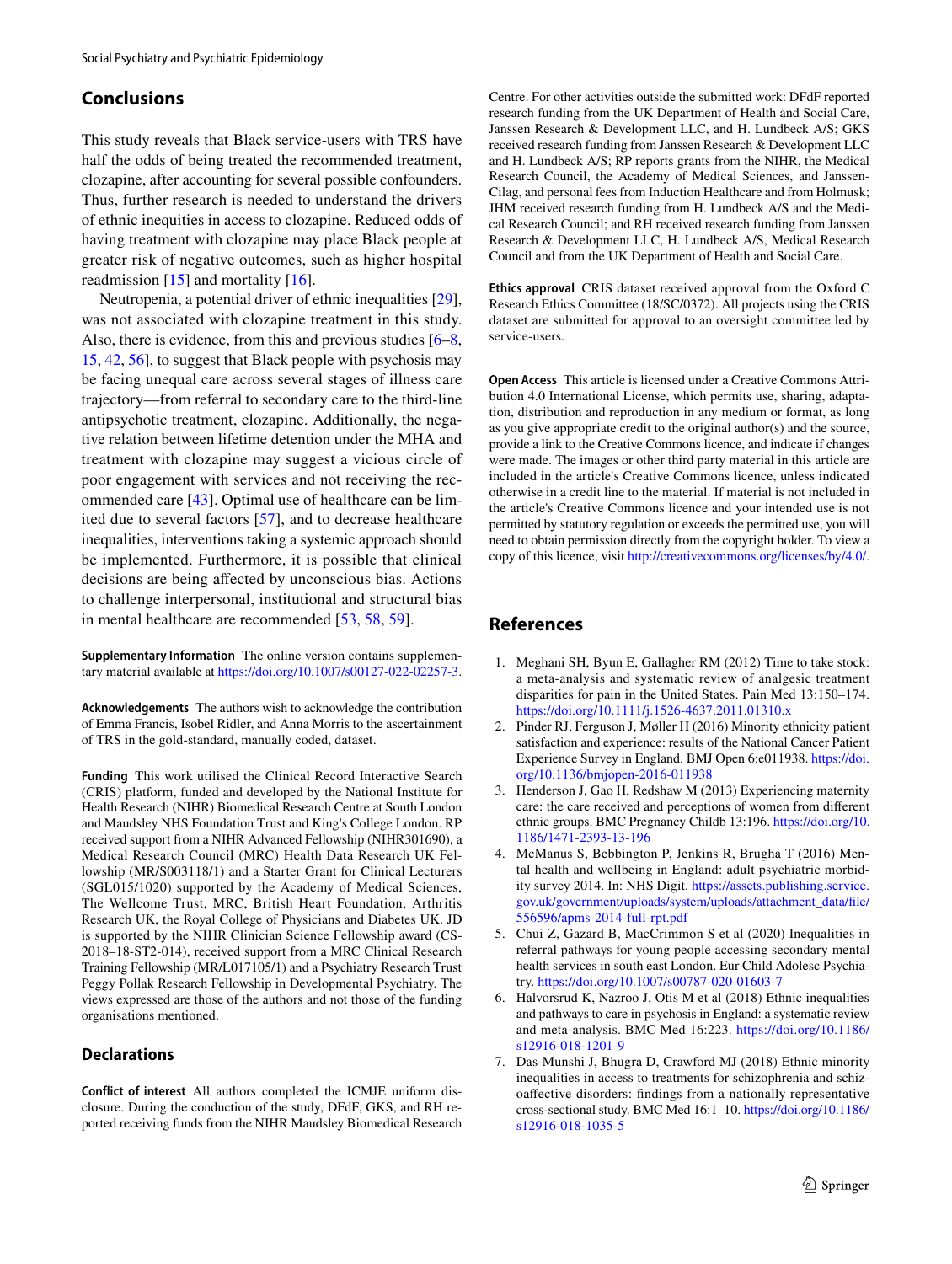- <span id="page-13-0"></span>8. Morris RM, Sellwood W, Edge D et al (2020) Ethnicity and impact on the receipt of cognitive–behavioural therapy in people with psychosis or bipolar disorder: an English cohort study. BMJ Open 10:e034913.<https://doi.org/10.1136/bmjopen-2019-034913>
- <span id="page-13-1"></span>9. NICE (2014) Psychosis and schizophrenia in adults: prevention and management.<https://www.nice.org.uk/guidance/cg178>
- <span id="page-13-2"></span>10. Siskind D, Orr S, Sinha S et al (2021) Rates of treatment-resistant schizophrenia from frst-episode cohorts: systematic review and meta-analysis. Br J Psychiatry. [https://doi.org/10.1192/bjp.2021.](https://doi.org/10.1192/bjp.2021.61) [61](https://doi.org/10.1192/bjp.2021.61)
- <span id="page-13-3"></span>11. Howes OD, McCutcheon R, Agid O et al (2017) Treatment-resistant schizophrenia: treatment response and resistance in psychosis (TRRIP) working group consensus guidelines on diagnosis and terminology. Am J Psychiatry 174:216–229. [https://doi.org/10.](https://doi.org/10.1176/appi.ajp.2016.16050503) [1176/appi.ajp.2016.16050503](https://doi.org/10.1176/appi.ajp.2016.16050503)
- <span id="page-13-4"></span>12. Siskind D, McCartney L, Goldschlager R, Kisely S (2016) Clozapine v. frst- and second-generation antipsychotics in treatment-refractory schizophrenia: systematic review and metaanalysis. Br J Psychiatry 209:385–392. [https://doi.org/10.1192/](https://doi.org/10.1192/bjp.bp.115.177261) [bjp.bp.115.177261](https://doi.org/10.1192/bjp.bp.115.177261)
- <span id="page-13-5"></span>13. Lewis SW, Barnes TRE, Davies L et al (2005) Randomized controlled trial of efect of prescription of clozapine versus other second-generation antipsychotic drugs in resistant schizophrenia. Schizophr Bull 32:715–723. [https://doi.org/10.1093/schbul/](https://doi.org/10.1093/schbul/sbj067) [sbj067](https://doi.org/10.1093/schbul/sbj067)
- <span id="page-13-6"></span>14. Land R, Siskind D, McArdle P et al (2017) The impact of clozapine on hospital use: a systematic review and meta-analysis. Acta Psychiatr Scand 135:296–309.<https://doi.org/10.1111/acps.12700>
- <span id="page-13-7"></span>15. Kesserwani J, Kadra G, Downs J et al (2019) Risk of readmission in patients with schizophrenia and schizoafective disorder newly prescribed clozapine. J Psychopharmacol 33:449–458. [https://doi.](https://doi.org/10.1177/0269881118817387) [org/10.1177/0269881118817387](https://doi.org/10.1177/0269881118817387)
- <span id="page-13-8"></span>16. Cho J, Hayes RD, Jewell A et al (2018) Clozapine and all-cause mortality in treatment‐resistant schizophrenia: a historical cohort study. Acta Psychiatr Scand. <https://doi.org/10.1111/acps.12989>
- <span id="page-13-9"></span>17. Vermeulen JM, van Rooijen G, van de Kerkhof MPJ et al (2019) Clozapine and long-term mortality risk in patients with schizophrenia: a systematic review and meta-analysis of studies lasting 1.1–12.5 years. Schizophr Bull 45:315–329. [https://doi.org/10.](https://doi.org/10.1093/schbul/sby052) [1093/schbul/sby052](https://doi.org/10.1093/schbul/sby052)
- <span id="page-13-10"></span>18. Copeland LA, Zeber JE, Valenstein M, Blow FC (2003) Racial disparity in the use of atypical antipsychotic medications among veterans. Am J Psychiatry 160:1817–1822. [https://doi.org/10.](https://doi.org/10.1176/appi.ajp.160.10.1817) [1176/appi.ajp.160.10.1817](https://doi.org/10.1176/appi.ajp.160.10.1817)
- 19. Mallinger JB, Fisher SG, Brown T, Lamberti JS (2006) Racial disparities in the use of second-generation antipsychotics for the treatment of schizophrenia. Psychiatr Serv 57:133–136. [https://](https://doi.org/10.1176/appi.ps.57.1.133) [doi.org/10.1176/appi.ps.57.1.133](https://doi.org/10.1176/appi.ps.57.1.133)
- <span id="page-13-29"></span>20. Williams JC, Harowitz J, Glover J et al (2020) Systematic review of racial disparities in clozapine prescribing. Schizophr Res 224:11–18.<https://doi.org/10.1016/j.schres.2020.07.023>
- <span id="page-13-14"></span>21. Beck K, McCutcheon R, Stephenson L et al (2019) Prevalence of treatment-resistant psychoses in the community: a naturalistic study. J Psychopharmacol. [https://doi.org/10.1177/0269881119](https://doi.org/10.1177/0269881119855995) [855995](https://doi.org/10.1177/0269881119855995)
- 22. Kelly DL, Dixon LB, Kreyenbuhl JA et al (2006) Clozapine utilization and outcomes by race in a public mental health system: 1994–2000. J Clin Psychiatry 67:1404–1411. [https://doi.org/10.](https://doi.org/10.4088/JCP.v67n0911) [4088/JCP.v67n0911](https://doi.org/10.4088/JCP.v67n0911)
- <span id="page-13-18"></span>23. Kuno E, Rothbard AB (2002) Racial disparities in antipsychotic prescription patterns for patients with schizophrenia. Am J Psychiatry 159:567–572. <https://doi.org/10.1176/appi.ajp.159.4.567>
- <span id="page-13-32"></span>24. Stroup TS, Gerhard T, Crystal S et al (2014) Geographic and clinical variation in clozapine use in the United States. Psychiatr Serv 65:186–192.<https://doi.org/10.1176/appi.ps.201300180>
- <span id="page-13-11"></span>25. Manuel JI, Essock SM, Wu Y et al (2012) Factors associated with initiation on clozapine and on other antipsychotics among medicaid enrollees. Psychiatr Serv 63:1146–1149. [https://doi.org/10.](https://doi.org/10.1176/appi.ps.201100435) [1176/appi.ps.201100435](https://doi.org/10.1176/appi.ps.201100435)
- <span id="page-13-12"></span>26. Connolly A, Rogers P, Taylor D (2007) Antipsychotic prescribing quality and ethnicity—a study of hospitalized patients in south east London. J Psychopharmacol 21:191–197. [https://doi.org/10.](https://doi.org/10.1177/0269881107065899) [1177/0269881107065899](https://doi.org/10.1177/0269881107065899)
- <span id="page-13-13"></span>27. Lally J, Ajnakina O, Di Forti M et al (2016) Two distinct patterns of treatment resistance: clinical predictors of treatment resistance in frst-episode schizophrenia spectrum psychoses. Psychol Med 46:3231–3240.<https://doi.org/10.1017/S0033291716002014>
- <span id="page-13-15"></span>28. Manu P, Sarvaiya N, Rogozea LM et al (2016) Benign ethnic neutropenia and clozapine use: a systematic review of the evidence and treatment recommendations. J Clin Psychiatry 77:e909–e916. <https://doi.org/10.4088/JCP.15r10085>
- <span id="page-13-16"></span>29. Farooq S, Choudry A, Cohen D et al (2019) Barriers to using clozapine in treatment-resistant schizophrenia: systematic review. BJPsych Bull 43:8–16. <https://doi.org/10.1192/bjb.2018.67>
- <span id="page-13-17"></span>30. Myles N, Myles H, Xia S et al (2018) Meta-analysis examining the epidemiology of clozapine-associated neutropenia. Acta Psychiatr Scand 138:101–109. <https://doi.org/10.1111/acps.12898>
- <span id="page-13-19"></span>31. Stewart R, Soremekun M, Perera G et al (2009) The South London and Maudsley NHS Foundation Trust Biomedical Research Centre (SLAM BRC) case register: development and descriptive data. BMC Psychiatry 9:51.<https://doi.org/10.1186/1471-244X-9-51>
- <span id="page-13-20"></span>32. Perera G, Broadbent M, Callard F et al (2016) Cohort profle of the South London and Maudsley NHS Foundation Trust Biomedical Research Centre (SLaM BRC) Case Register: current status and recent enhancement of an Electronic Mental Health Recordderived data resource. BMJ Open 6:1–22. [https://doi.org/10.1136/](https://doi.org/10.1136/bmjopen-2015-008721) [bmjopen-2015-008721](https://doi.org/10.1136/bmjopen-2015-008721)
- <span id="page-13-23"></span>33. CRIS NLP Service (2021) Library of production-ready applications, v1.6. [https://www.maudsleybrc.nihr.ac.uk/facilities/clinical](https://www.maudsleybrc.nihr.ac.uk/facilities/clinical-record-interactive-search-cris/cris-natural-language-processing/)[record-interactive-search-cris/cris-natural-language-processing/](https://www.maudsleybrc.nihr.ac.uk/facilities/clinical-record-interactive-search-cris/cris-natural-language-processing/)
- <span id="page-13-21"></span>34. Jackson RG, Patel R, Jayatilleke N et al (2017) Natural language processing to extract symptoms of severe mental illness from clinical text: the Clinical Record Interactive Search Comprehensive Data Extraction (CRIS-CODE) project. BMJ Open 7:e012012. <https://doi.org/10.1136/bmjopen-2016-012012>
- <span id="page-13-22"></span>35. Kadra-Scalzo G, Freitas DF, Agbedjro D et al (submitted) Predicting treatment resistance in schizophrenia using clinical and demographic information: a predictor model using data from electronic health records. J **Schizophrenia** Res
- <span id="page-13-24"></span>36. Department for Communities and Local Government (2011) The English indices of deprivation 2010. [https://assets.publishing.servi](https://assets.publishing.service.gov.uk/government/uploads/system/uploads/attachment_data/file/6871/1871208.pdf) [ce.gov.uk/government/uploads/system/uploads/attachment\\_data/](https://assets.publishing.service.gov.uk/government/uploads/system/uploads/attachment_data/file/6871/1871208.pdf) [fle/6871/1871208.pdf](https://assets.publishing.service.gov.uk/government/uploads/system/uploads/attachment_data/file/6871/1871208.pdf)
- <span id="page-13-25"></span>37. Patel R, Wilson R, Jackson R et al (2016) Association of cannabis use with hospital admission and antipsychotic treatment failure in frst episode psychosis: an observational study. BMJ Open 6:e009888. <https://doi.org/10.1136/bmjopen-2015-009888>
- <span id="page-13-26"></span>38. Wing JK, Curtis RH, Beevor AS (1999) Health of the Nation Outcome Scales (HoNOS). Br J Psychiatry 174:432–434. [https://](https://doi.org/10.1192/bjp.174.5.432) [doi.org/10.1192/bjp.174.5.432](https://doi.org/10.1192/bjp.174.5.432)
- <span id="page-13-27"></span>39. HM Government (1983) Mental Health Act 1983. [http://www.](http://www.legislation.gov.uk/ukpga/1983/20/contents) [legislation.gov.uk/ukpga/1983/20/contents](http://www.legislation.gov.uk/ukpga/1983/20/contents)
- <span id="page-13-28"></span>40. StataCorp (2017) Stata statistical software: release 15
- <span id="page-13-30"></span>41. Whiskey E, Olofnjana O, Taylor D (2011) The importance of the recognition of benign ethnic neutropenia in black patients during treatment with clozapine: case reports and database study. J Psychopharmacol 25:842–845. [https://doi.org/10.1177/0269881110](https://doi.org/10.1177/0269881110364267) [364267](https://doi.org/10.1177/0269881110364267)
- <span id="page-13-31"></span>42. Barnett P, Mackay E, Matthews H et al (2019) Ethnic variations in compulsory detention under the Mental Health Act: a systematic